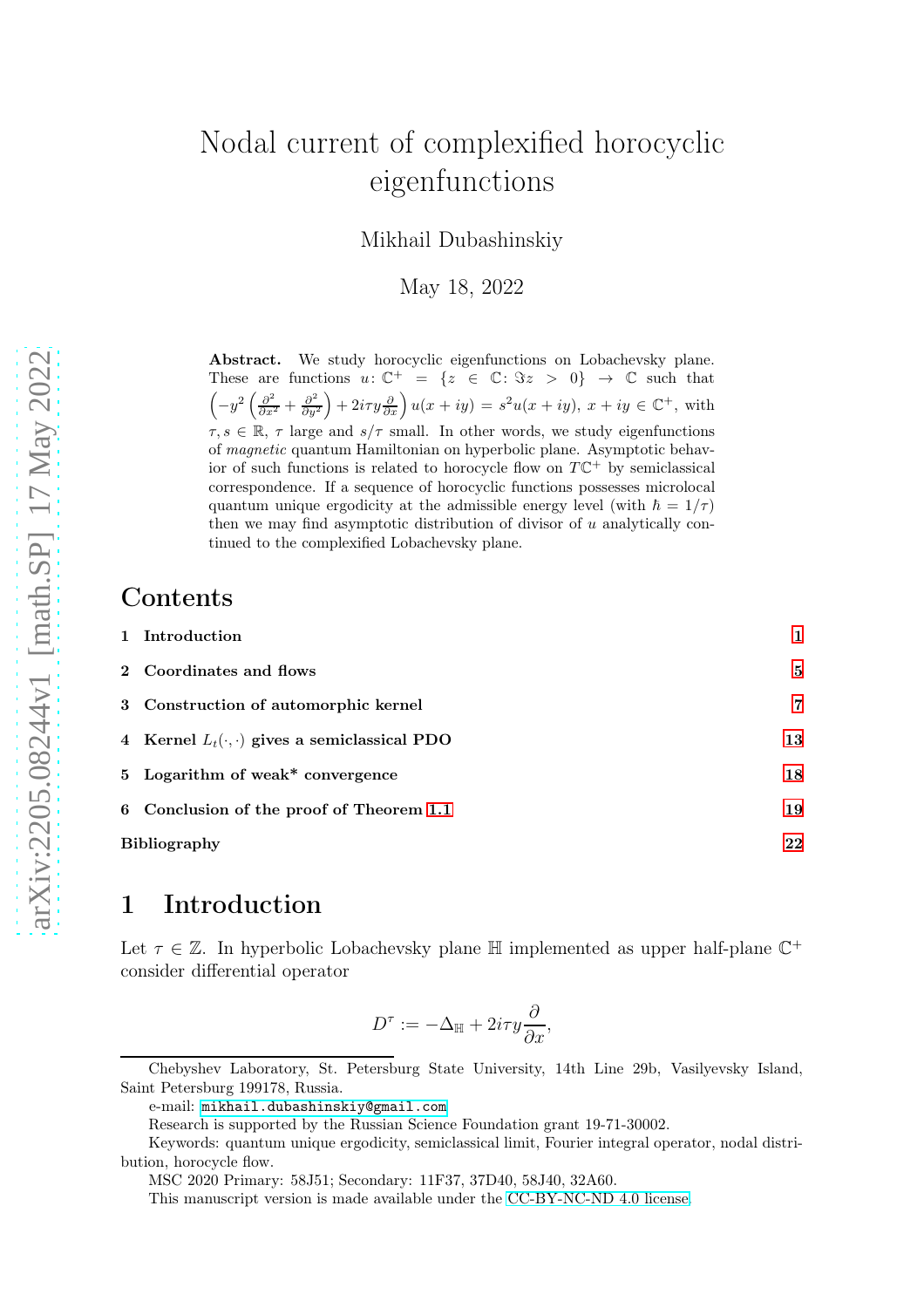here  $\Delta_{\mathbb{H}} := y^2 \left( \frac{\partial^2}{\partial x^2} \right)$  $\frac{6}{\partial x^2}$  +  $\partial^2$  $\partial y^2$ is the hyperbolic Laplacian,  $x + iy \in \mathbb{C}^+$ . We study asymptotic properties of solutions of eigenfunction equation  $D^{\tau}u = s^2u$ ,  $u: \mathbb{H} \to \mathbb{C}$ , for  $\tau$  large with  $s/\tau$  small.

Let  $\tau_n \in \mathbb{Z}, s_n \in \mathbb{R}$   $(n = 1, 2, \ldots)$ . Suppose that functions  $u_n : \mathbb{H} \to \mathbb{C}$  are such that

$$
D^{\tau_n}u_n = s_n^2 u_n
$$

and also  $\tau_n/s_n \xrightarrow{n \to \infty} +\infty$ . We mostly drop subscript n in what follows.

If we take Planck constant  $\hbar = 1/\tau$  then principal symbol of  $\tau^{-2}D^{\tau}$  is  $2H_1 - 1$ where, for  $b \in \mathbb{R}$ , we define *magnetic Hamiltonian* 

$$
H_{\mathrm{b}}(x, y, \xi_1, \xi_2) := \frac{(y\xi_1 - \mathrm{b})^2 + (y\xi_2)^2}{2} \colon T^* \mathbb{H} \to \mathbb{C}
$$

 $(z = x + iy \in \mathbb{H}, (\xi_1, \xi_2)$  are coordinates conjugate to  $(x, y)$ ). Thus, local frequencies of function u with  $D^{\tau}u = s^2u$  and  $s/\tau$  small have to concentrate near set  ${H_1 = 1/2} \subset T^*$ H. Notice that, on this set,  $H_1$  understood as classical Hamiltonian, generates right *horocyclic* flow. If we fold  $\mathbb{H}$  into a compact hyperbolic surface by means of action of a group of isometries then horocyclic flow is known to possess unique ergodicity property — unlike geodesic flow which is only ergodic (but is of hyperbolic Anosov type instead). Bohr correspondence principle then leads to different conclusions on quantizations of these flows.

We say that  ${u_n}_{n=1}^{\infty}$  is *Quantum Uniquely Ergodic* (*QUE*) sequence if, for any  $a \in C_0^{\infty}(T^*\mathbb{H})$  understood as a symbol, we have

$$
\langle \left(\mathrm{Op}_{1/\tau_n} a\right) u_n, u_n \rangle_{L^2(\mathbb{H})} \xrightarrow{n \to \infty} \int \limits_{\{H_1 = 1/2\}} a \, d\mu_L.
$$

Here,  $\mu_L$  is horocyclic Liouville measure supported by  $\{H_1 = 1/2\}$ , see Section [2.](#page-4-0) Operator  $\text{Op}_{1/\tau_n}$   $a\colon L^2_{\text{loc}}(\mathbb{H}) \to L^2_{\text{loc}}(\mathbb{H})$  is any of quantizations of classical observable  $a$ , see [\[Zw\]](#page-22-0) for details. QUE property of functions  $u_n$  means that their local frequencies scaled  $1/\tau$  times become uniformly distributed at the admissible energy level  $\{H_1 = 1/2\}$ .

Frequency equidistribution of functions  $u_n$  leads to consequences on their complexifications. Any real-analytic manifold admits a complexification which is not unique. Any two of such complexifications are biholomorphically equivalent near the original manifold. This is known as Bruhat–Whitney Theorem, see [\[BW59\]](#page-21-1). So we may just take  $\mathbb{H}^{\mathbb{C}} := \mathbb{C} \times \mathbb{C}$  as complexified hyperbolic plane  $\mathbb{H}$ . For t small and positive, we define *horocyclic Grauert tube*  $\mathcal{G}_t \subset \mathbb{H}^{\mathbb{C}}$ , it is a neighborhood of  $\mathbb{H}$  in  $\mathbb{H}^{\mathbb{C}}$  invariant with respect to complexified isometries of  $\mathbb{H}$ , see details in Section [2](#page-4-0) below. We have  $\mathcal{G}_{t_1} \subset \mathcal{G}_{t_2}$  for  $t_1 < t_2$  and  $\bigcap$  $\bigcap_{t \text{ small}} \mathcal{G}_t = \mathbb{H}$ . In  $\mathcal{G}_{\bar{t}} \setminus \mathbb{H}$ , we introduce *horocyclic* coordinates  $(x, y, t, \theta)$ , all of them are real.

It is easy to see that functions  $u_n$  can be analytically continued to  $\mathcal{G}_{\bar{t}}$  (Lemma [3.2\)](#page-8-0). Consider nodal set  $\tilde{\mathcal{Z}}_n := \{P \in \mathcal{G}_{\bar{t}} : u_n(P) = 0\} \subset \mathbb{H}^{\mathbb{C}}$ . In all its non-singular points set  $\tilde{\mathcal{Z}}_n$  is an analytic submanifold of complex dimension 1 and thus is canonically endowed with orientation. For any non-singular point  $P \in \tilde{Z}_n$  there is integer multiplicity of zero of  $u_n$  at P, denote this multiplicity by  $m_n(P)$ . Therefore,  $m_n$  and  $\tilde{\mathcal{Z}}_n$  naturally give rise to de Rham current  $\mathcal{Z}_n$  of dimension 2:  $\mathcal{Z}_n(\omega) := \int_{\tilde{\mathcal{Z}}_n} m_n \omega$  for smooth compactly supported 2-form  $\omega$  in  $\mathcal{G}_{\bar{t}}, \mathcal{Z}_n(\cdot)$  denotes application of current  $\mathcal{Z}_n$  to a test form.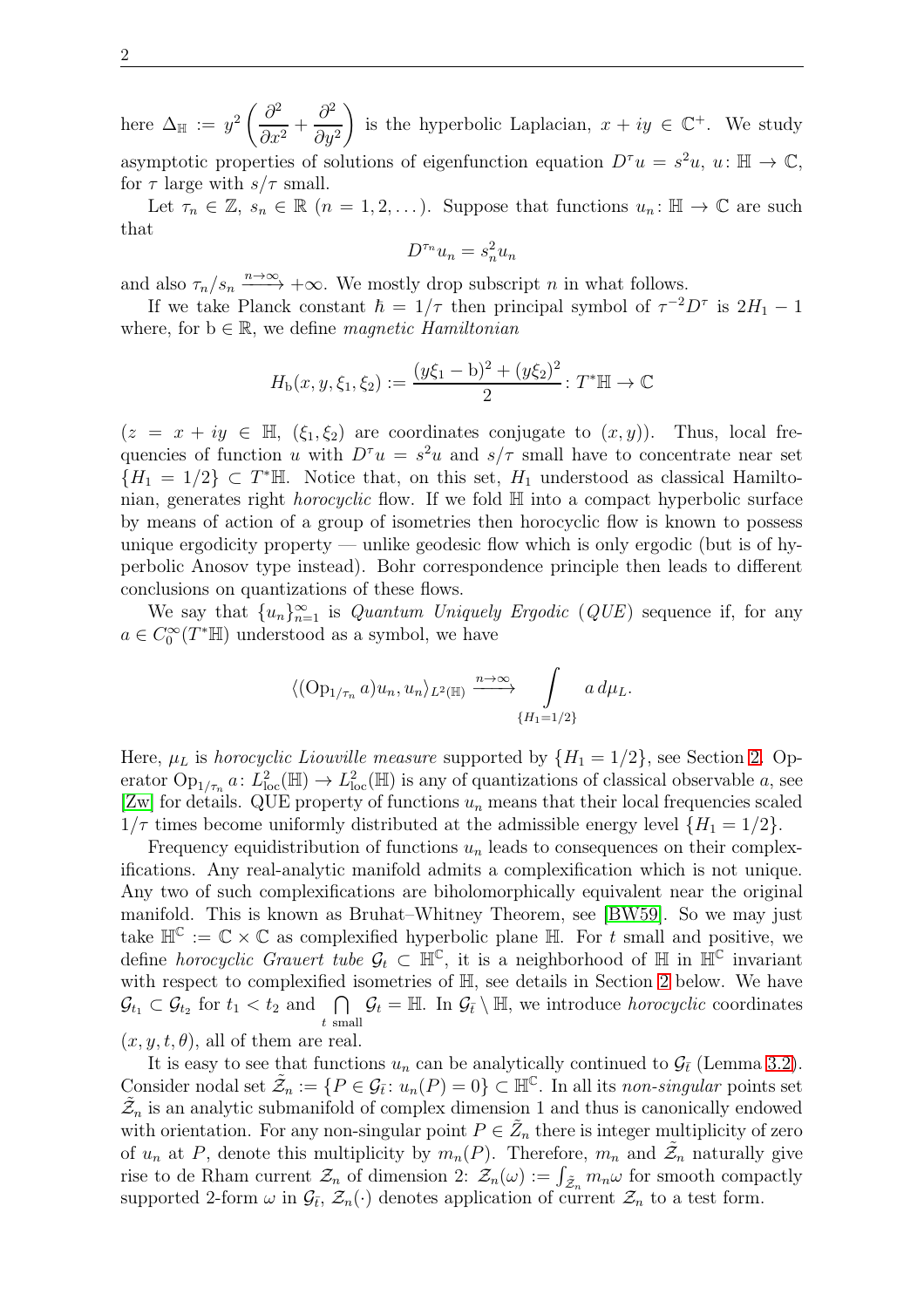In a more analytic way, nodal current given by  $u_n$  is equal to de Rham current defined as

$$
\mathcal{Z}_n(\omega) = \frac{i}{\pi} \int\limits_{\mathcal{G}_{\bar{t}}} \partial \bar{\partial} \log |u_n| \wedge \omega
$$

for test form  $\omega$  1in  $\mathcal{G}_{\bar{t}}$ . This is known as *Lelong–Poincaré formula*. Function  $\log |u_n|$  is understood as 4-current therein. Operators  $\partial$ ,  $\bar{\partial}$  on currents are permanent to those on forms and are given by the complex structure in  $\mathbb{H}^{\mathbb{C}}$ . See more in [\[Ch\]](#page-21-2), [\[LG\]](#page-21-3).

Denote by  $\mathcal{B}_{\mathbb{H}}(z,r)$  open ball in hyperbolic metric centered in  $z \in \mathbb{H}$  and having radius  $r > 0$ . Our main result is

<span id="page-2-0"></span>**Theorem 1.1.** Suppose that  $D^{\tau_n}u_n = s_n^2u_n$  with  $s_n \in \mathbb{R}$ ,  $s_n/\tau_n \xrightarrow{n \to \infty} 0$  and  $\tau_n \xrightarrow{n \to \infty} \infty$ . Assume also that  $\sup_{n \in \mathbb{N}, z \in \mathbb{H}} ||u_n||_{L^1(\mathcal{B}_{\mathbb{H}}(z,1))} < +\infty$ .

If  $\{u_n\}_{n=1}^{\infty}$  is a QUE sequence then, for nodal currents given by these functions, we have

$$
\frac{\mathcal{Z}_n}{\tau_n} \xrightarrow{n \to \infty} \frac{i}{2\pi} \bar{\partial} \partial \log \left( \frac{2 + (t^2 + 2t) \cdot (1 + \cos \theta)}{2 + (t^2 - 2t) \cdot (1 + \cos \theta)} \right) \quad in \ \mathcal{D}'(\mathcal{G}_{\bar{t}})
$$

for  $\bar{t}$  small enough. Here,  $t, \theta$  are horocyclic coordinate functions in  $\mathcal{G}_{\bar{t}} \setminus \mathbb{H}$  whereas operators  $\partial$ ,  $\bar{\partial}$  are given by the complex structure in  $\mathbb{H}^{\mathbb{C}}$ .

Our main example of horocyclic QUE sequence is as follows. Let  $\Gamma$  be a discrete torsionfree group of isometries of hyperbolic Lobachevsky plane H. If H is implemented as upper complex half-plane  $\mathbb{C}^+$  then any  $\gamma \in \Gamma$  can be written as  $\gamma z = \frac{az+b}{cz+d}$  $cz + d$ for  $a, b, c, d$ real with  $ad - bc = 1$ . A function  $u: \mathbb{H} \to \mathbb{C}$  is called  $\tau$ -form with respect to  $\Gamma$  ( $\tau$  is an integer) if  $u(\gamma z) = \left(\frac{cz+d}{c\overline{z}+d}\right)$  $\frac{cz+d}{cz+d}$ <sup>T</sup>  $u(z)$  for any  $z \in \mathbb{H}$  and  $\gamma \in \Gamma$  of the form  $z \mapsto \frac{az+b}{cz+d}$  $cz + d$ .

In [\[Ze92\]](#page-22-1), [\[D21\]](#page-21-4) the following has been proven:

<span id="page-2-1"></span>**Theorem 1.2.** Let  $\Gamma$  < Isom<sup>+</sup>(H) be a torsion-free group with a compact fundamental domain F, whereas  $\tau_1, \tau_2, \ldots$  be integers.

Suppose that functions  $u_n: \mathbb{H} \to \mathbb{C}$ ,  $n = 1, 2, \ldots$ , are such that  $u_n$  is a  $\tau_n$ -form with respect to  $\Gamma$ , normed as  $\int_F |u_n|^2 dA_2 = 2\pi A_2(F)$ , and such that  $D^{\tau_n}u_n = s_n^2 u_n$  in  $\mathbb{H}$ with  $s_n \in \mathbb{R}$  ( $\mathcal{A}_2$  denotes hyperbolic area measure on  $\mathbb{H}$ ).

If  $\frac{\tau_n}{s_n} \xrightarrow{n \to \infty} \infty$  then sequence  $\{u_n\}_{n=1}^{\infty}$  is quantum uniquely ergodic. (Observables for function  $u_n$  are quantized using Planck constant  $\hbar = 1/\tau_n$ .)

In fact, this is a quantization of Furstenberg Theorem on unique ergodicity of horocycle flow on a compact hyperbolic surface ([\[Furst73\]](#page-21-5), [\[Ma75\]](#page-21-6)), up to some calculations on gauge invariance. Thus, Theorem [1.1](#page-2-0) can be applied to functions from Theorem [1.2](#page-2-1) and gives control on behavior of nodal sets of their complexifications.

In proof, we generally follow lines by Zelditch  $([Ze07])$  $([Ze07])$  $([Ze07])$ . In his paper, he studies similar questions on free-particle quantum wavefunction. Geodesic flow is then instead of horocycle flow. In our paper, from physicist's viewpoint, we quantize magnetic particle on H. As well as [\[Ze07\]](#page-22-2), our paper fits into the idea of Boutet de Monvel Theorem. The latter claims that growth of complexified eigenfunction  $u$ , when we move away from the original real manifold into its complexification, is governed by microlocal distribution of  $u$  in the real part of manifold under consideration. This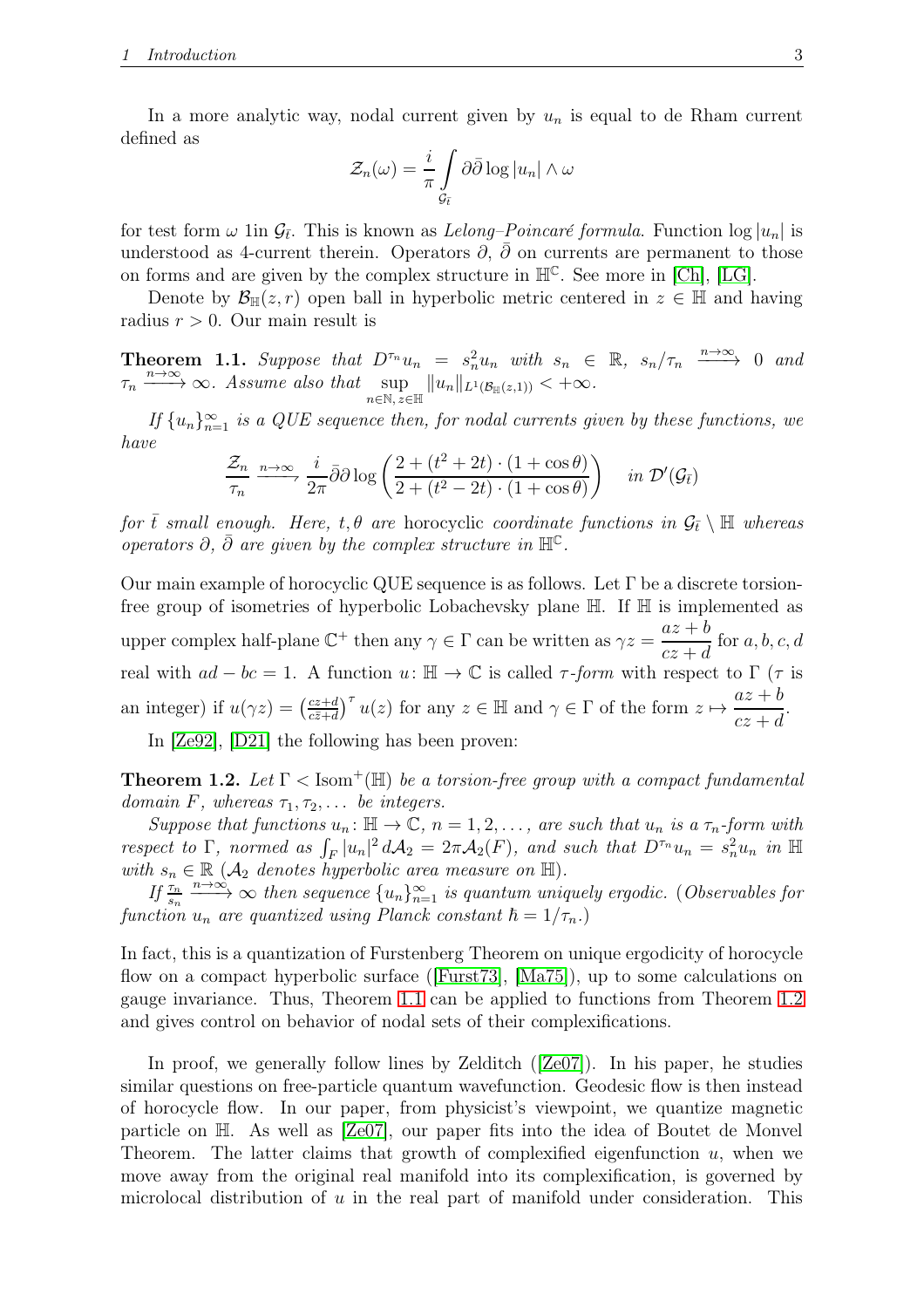theorem, in a particular case of Laplacian on a real-analytic manifold, was stated in [\[Bou79\]](#page-21-7) and has been proved much later in [\[Ze11\]](#page-22-3), [\[Leb13\]](#page-21-8), [\[St14\]](#page-22-4).

Unfortunately, our setting is not covered by the existing results in the spirit of Boutet de Monvel Theorem. In this paper, we first write, using [\[Fay77\]](#page-21-9), analytic continuation of u to  $\mathcal{G}_t$  via an integral operator. We construct a kernel  $K(z_1, z_2)$   $(z_1, z_2 \in \mathbb{H})$ such that  $v(z_2) := \int_{\mathbb{H}} \tilde{K}(z_1, z_2)u(z_1) dA_2(z_1)$  is a scalar multiple of u whenever u is an eigenfunction of  $D^{\tau}$ . (Kernel  $\tilde{K}$  also depends on  $\tau$ .) Also,  $z \mapsto \tilde{K}(z_1, z)$  can be continued analytically to  $\mathcal{G}_{\bar{t}}$ , this leads to explicit formula for u on  $\mathcal{G}_{\bar{t}}$ . Section [3](#page-6-0) is devoted to studying properties of kernel  $K$ .

For  $t < \bar{t}$ , put  $\Sigma_t := \partial \mathcal{G}_t \subset \mathbb{H}^{\mathbb{C}}$ . Pinned neighborhood  $\mathcal{G}_{\bar{t}} \setminus \mathbb{H}$  is sliced into sets  $\Sigma_t$ (t ranges  $(0, \bar{t})$ ), each of them is a 3-dimensional submanifold in  $\mathcal{G}_{\bar{t}} \setminus \mathbb{H}$ . There is a natural horocyclic parametrization  $M: \{(z,\xi_1,\xi_2) \in T^* \mathbb{H}: H_1(z,\xi_1,\xi_2) = 1/2\} \to \Sigma_t$ . (In the notation used below, we have the following: if  $z \in \mathbb{H}$ ,  $\xi_1 dx + \xi_2 dy \in T_z^* \mathbb{H}$ ,  $H_1(z,\xi_1,\xi_2) = 1/2$  with  $\xi_1 = (1 + \cos\theta)/\Im z$ ,  $\xi_2 = \sin\theta/\Im z$ ,  $\theta \in \mathbb{R}$ , then  $M(z, \xi_1, \xi_2) = h_{-it}(z, \theta)$ . The latter  $h_{-it}(z, \theta)$  is complexified horocyclic flow starting from z at the slope  $\theta$  with respect to real axis.) Define measure  $S_t$  on  $\Sigma_t$  by  $S_t := M_\sharp \mu_L$ , where, recall,  $\mu_L$  is Liouville measure on  $\{H_1 = 1/2\}$  and  $M_\sharp$  denotes push-forward of a measure by mapping M. See Section [2](#page-4-0) for more details on horocyclic parametrization.

In Section [4](#page-12-0) we construct smooth functions  $b(z,\xi_1,\xi_2)$ :  $T^* \mathbb{H} \rightarrow (0,+\infty)$ ,  $B: \mathcal{G}_{\bar{t}} \setminus \mathbb{H} \to (0, +\infty)$  with the following property. For any  $a \in C_0^{\infty}(\Sigma_t)$ , there exists a symbol  $\underline{a}$ :  $T^* \mathbb{H} \to \mathbb{R}$  such that, first,  $\underline{a}$  coincides to  $b \cdot (a \circ M)$  on  $\{H_1 = 1/2\}$ , second, for  $A := \text{Op}_{1/\tau} \underline{a}$ , we have

<span id="page-3-0"></span>
$$
\int_{\Sigma_t} dS_t(P) a(P) B(P) |u(P)|^2 \sim \tau^{-3} \cdot \langle Au, u \rangle_{L^2(\mathbb{H})} \quad \text{as } \tau \to \infty
$$
 (1)

(see Proposition [4.2\)](#page-13-0). Function B is given by an expression depending on  $\tau$  and frequency s of u but not on u itself.

Since u is analytically continued to  $\mathcal{G}_{\bar{t}}$  via an integral operator, the left-hand side of [\(1\)](#page-3-0) can be written as

$$
\int_{\mathbb{H}} \int_{\mathbb{H}} u(z_1)\bar{u}(z_2) L_t(z_1, z_2) d\mathcal{A}_2(z_1) d\mathcal{A}_2(z_2)
$$

with some kernel  $L_t(\cdot, \cdot)$ . Operator given by this kernel is a priori a semiclassical Fourier Integral Operator with complex phase because operator given by  $\tilde{K}$  turns to be such an operator. Unfortunately, it seems that up to date there does not exist a complete theory of these operators. We reduce the left-hand side of [\(1\)](#page-3-0) to a semiclassical pseudodifferential operator by a straightforward calculation by means of complex stationary phase method (see [\[TrII\]](#page-22-5), [\[HörI\]](#page-21-10)).

Since a can be taken arbitrarily, relation [\(1\)](#page-3-0) implies that  $\tau^3 \cdot B(P) \cdot |u(P)|^2$  tends weak<sup>\*</sup> to a strictly positive function on  $\Sigma_t$  as well as on  $\mathcal{G}_t \setminus \mathbb{H}$ . To find distribution of nodal set of u, it remains to apply Lelong–Poincaré formula to u. To take logarithm of weak\* convergence of  $\tau^3 \cdot B(P) \cdot |u(P)|^2$ , we use some standard techniques related to plurisubharmonic functions (Section [5\)](#page-17-0). In the concluding Section [6](#page-18-0) we find  $\lim_{\tau \to \infty}$ dB τ . This requires additional argument because expression for B is rather involved.

The main difference of this paper from [\[Ze07\]](#page-22-2) is presence of gauge factor  $\left(\frac{z_1 - \bar{z}_2}{1}\right)$  $\overline{z}_1 - z_2$  $\sum$ <sup> $\tau$ </sup> in kernels of operators propagating eigenfunctions. Analytic extension of this factor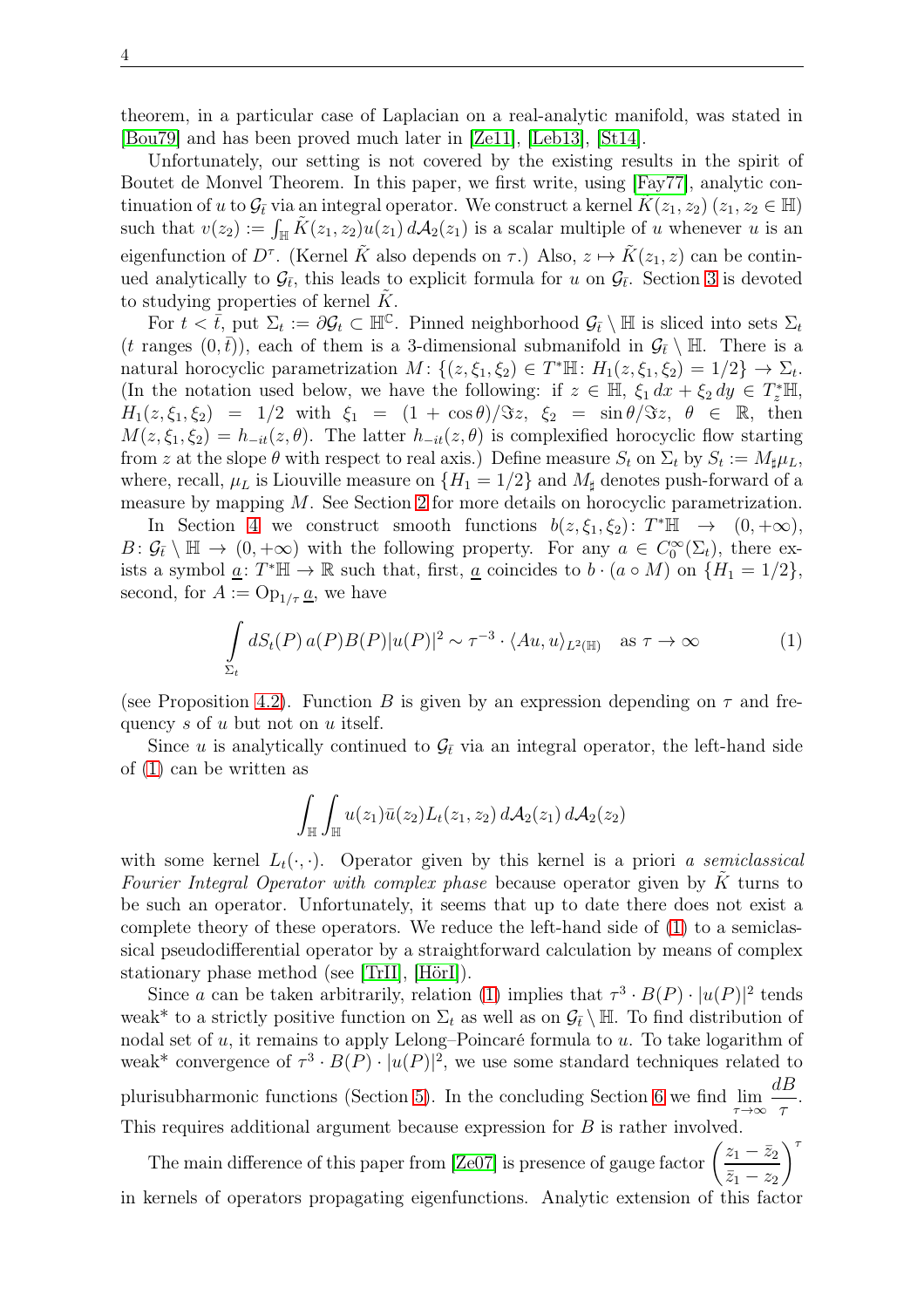to vicinity of  $\mathbb{H} \times \mathbb{H}$  in  $\mathbb{H}^{\mathbb{C}} \times \mathbb{H}^{\mathbb{C}}$  need not be unimodular. In order to hit the energy level  ${H_1 = 1/2}$  in [\(1\)](#page-3-0), we have to equalize this factor to obtain a kernel  $\tilde{K}$  of the form  $\left(\frac{z_1 - \bar{z}_2}{\cdots}\right)$  $\bar{z}_1 - z_2$  $\sum$ <sup> $\tau$ </sup> · (function of dist( $z_1, z_2$ )) with the following property: for  $P \in \mathbb{H}^{\mathbb{C}}$ close to  $\mathbb H$  and complexified kernel  $\tilde{K}(z, P)$   $(z \in \mathbb H)$ , maximizer  $\argmax_{z \in \mathbb H} |\tilde{K}(z, P)|$  has

to be equal to some prescribed point in  $\mathbb{H}$  (or, rather the same but maximizing over P ranging certain two-dimensional surface in  $\mathbb{H}^{\mathbb{C}}$ ). Maximal value of this  $|\tilde{K}|$  leads to the growth estimates on eigenfunction  $u$  and thence to the answer in Theorem [1.1.](#page-2-0)

Acknowledgments. Author used [[Sage](#page-21-11)] for most routine symbolic calculations.

#### <span id="page-4-0"></span>2 Coordinates and flows

In this paper, we denote by  $\mathbb H$  the standard upper-halfplane model of Lobachevsky hyperbolic plane. Metric tensor in  $\mathbb H$  is given by  $(dx^2 + dy^2) \cdot y^{-2}$ ,  $x + iy \in \mathbb H$ ,  $x \in \mathbb R$ ,  $y > 0$ .

Point  $(X, Y) \in \mathbb{H}^{\mathbb{C}} = \mathbb{C} \times \mathbb{C}$  will be generally denoted by P, we write  $X(P)$ for X and  $Y(P)$  for Y. Complex structure in  $\mathbb{H}^{\mathbb{C}}$  is that of  $\mathbb{C}^2$ . Thus, mappings  $P \mapsto X(P)$  and  $P \mapsto Y(P)$  are analytic on  $\mathbb{H}^{\mathbb{C}}$ . We also use  $Z(P) := X(P) + iY(P)$ and  $\tilde{Z}(P) := X(P) - iY(P)$ , the analytic continuation of functions z and, respectively,  $\bar{z}$  from  $\mathbb{H}$  to  $\mathbb{H}^{\mathbb{C}}$ .

Recall that for  $z, w \in \mathbb{H}$  we have  $dist(z, w) = \arccosh\left(1 + \frac{|z-w|^2}{2\Im z \Im w}\right)$  $2\Im z \Im w$  $\setminus$ . Thus, for  $z = x + iy \in \mathbb{H}$  and  $P \in \mathbb{H}^{\mathbb{C}}$   $(Y(P) \neq 0)$  we may put

$$
\cosh \text{dist}(z, P) := 1 + \frac{(x - X(P))^2 + (y - Y(P))^2}{2yY(P)},
$$

and the latter is single-valued function holomorphic with respect to P.

Any isometry of the form  $z \mapsto$  $az + b$  $\frac{az + b}{cz + d}$ ,  $a, b, c, d \in \mathbb{R}$ ,  $ad - bc = 1$ ,  $z \in \mathbb{H}$ , can be extended analytically to  $\mathbb{C} \times \mathbb{C}$ , up to possible zeroes in the denominator:

$$
\mathbb{C} \times \mathbb{C} \ni (X, Y) \mapsto \gamma(X, Y) = \left( \frac{(aX + b)(cX + d) + acY^2}{(cX + d)^2 + (cY)^2}, \frac{Y}{(cX + d)^2 + (cY)^2} \right).
$$

We have  $Z(\gamma(P)) = \gamma(Z(P))$  and  $\tilde{Z}(\gamma(P)) = \gamma(\tilde{Z}(P))$ . Obviously, such isometries preserve complexified distance cosh dist( $\cdot, \cdot$ ). For complexification of gauge factor  $\frac{z_1 - \bar{z}_2}{\bar{z}_1 - z_2}$  $\bar{z}_1 - z_2$ , we several times apply the following relation:

<span id="page-4-1"></span>
$$
\frac{\gamma z - \gamma \tilde{Z}}{\gamma \bar{z} - \gamma Z} = \frac{(c\bar{z} + d)(cZ + d)}{(cz + d)(c\tilde{Z} + d)} \cdot \frac{z - \tilde{Z}}{\bar{z} - Z}.
$$
\n(2)

A (right) horocycle on Lobachevsky plane H is a parametrized curve of constant geodesic curvature 1 curving to the right and passed with the unit speed. An equivalent definition is: 1. the curve  $t \mapsto (-t, 1), t \in \mathbb{R}$ , in  $(x, y)$ -coordinates in H is a right horocycle, 2. any shift of this curve by an isometry of  $\mathbb H$  is also a horocycle.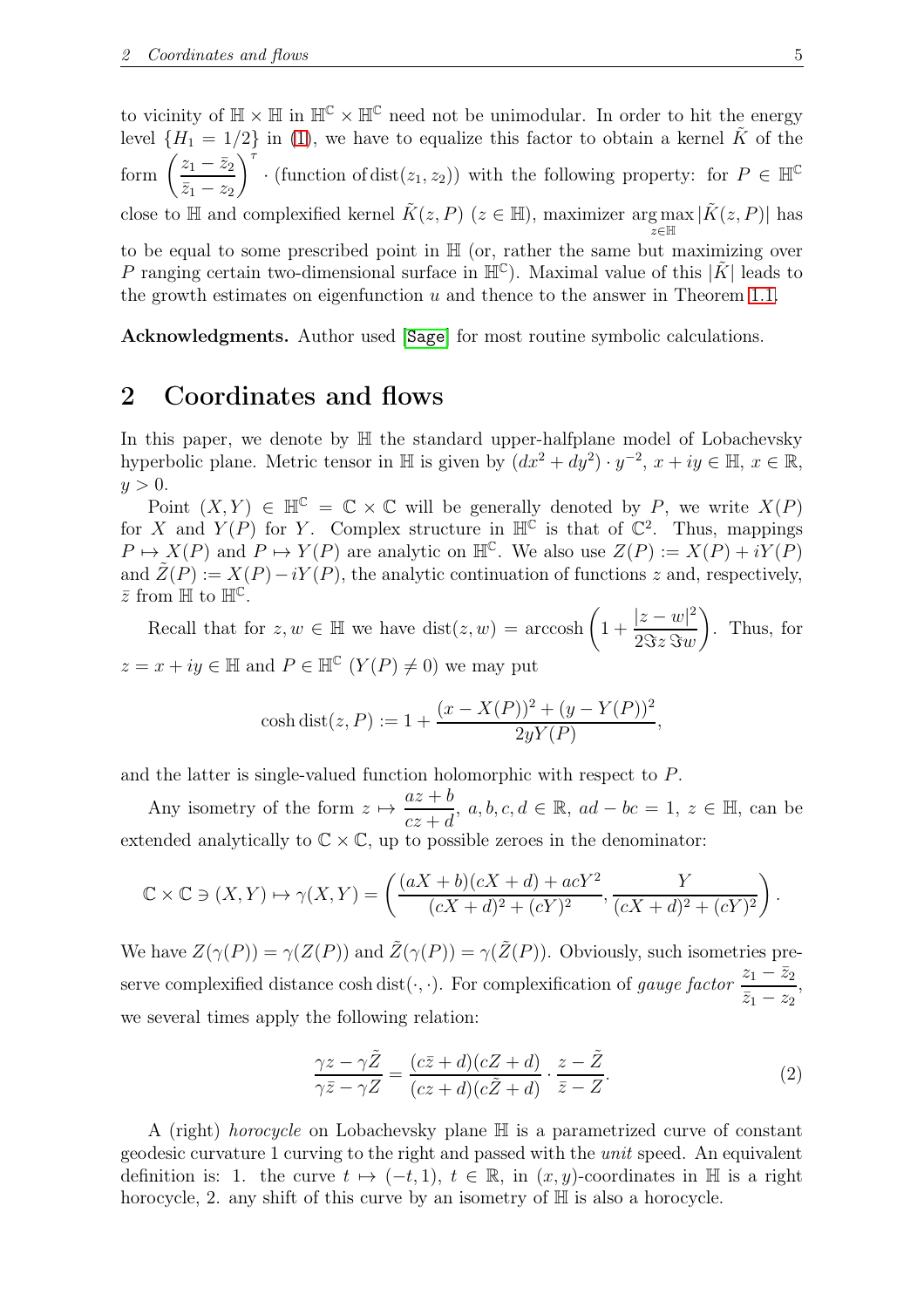We widely use *horocyclic* coordinates in subsets in  $\mathbb{H}^{\mathbb{C}}$ . Let  $z = x + iy \in \mathbb{H}$ ,  $\theta \in \mathbb{R} \mod 2\pi$ ,  $t \in \mathbb{R}$ . Let

<span id="page-5-0"></span>
$$
v = y \cdot \left(\cos\theta \frac{\partial}{\partial x} + \sin\theta \frac{\partial}{\partial y}\right) \in T_z \mathbb{H}
$$
 (3)

be unit vector based in z. There exists a unique horocycle parametrized as  $t \mapsto \phi(t)$ ,  $t \in \mathbb{R}$ , with  $\phi'(0) = v$ . Put  $h_t(z, \theta) := \phi(t) \in \mathbb{H}$ . Obviously,  $\Re h_t(z, \theta)$ ,  $\Im h_t(z, \theta)$ depend analytically on t. Therefore, mapping  $t \mapsto h_t(z, \theta)$  with z,  $\theta$  fixed admits an analytic by t continuation for complex t with  $\Im t$  small enough. In fact, we may define  $h_{-it}(z,\theta) \in \mathbb{H}^{\mathbb{C}}$  for |t| small with  $X(h_{-it}(z,\theta)), Y(h_{-it}(z,\theta))$  depending analytically on t.

Denote  $\Sigma_t := \{h_{-it}(z,\theta) : z \in \mathbb{H}, \theta \in \mathbb{R}\}\$ and also  $\Sigma_{t,\theta} := \{h_{-it}(z,\theta) : z \in \mathbb{H}\}.$ For  $\bar{t}$  small and positive put  $\mathcal{G}_{\bar{t}} := \mathbb{H} \cup \bigcup_{\bar{t}} \Sigma_t$ . This set is called *horocyclic Grauert*  $t\overline{<}\overline{t}$ 

tube. These are points from  $\mathbb{H}^{\mathbb{C}}$  close to  $\mathbb{H}$  in a sense — horocyclic sense. For t small enough we have  $\mathcal{G}_t \subset \mathbb{H}^{\mathbb{C}}$ . Also, by the construction, set  $\mathcal{G}_t$  is invariant with respect to complexified isometries of H given above.

Let us find parametrization of horocyclic Grauert tube. When  $\theta = \pi$ ,  $t \in \mathbb{R}$ , we have  $h_t(x+iy, \pi) = x - ty + iy$ . Thus,  $h_{-it}(x+iy, \pi) = (x + ity, y)$ . If  $z = x + iy \in \mathbb{H}$ ,  $\theta \in \mathbb{R} \mod 2\pi$ , and  $t \in \mathbb{R}$  is close to 0 then  $h_{-it}(z, \theta) = (X, Y)$  with

$$
\Re X = x + y \cdot \frac{(t^4 - 2t^2 + (t^4 - 4t^2)\cos\theta)\sin\theta}{t^4 + (t^4 - 4t^2)\cos^2\theta + 2(t^4 - 2t^2)\cos\theta + 4},
$$
  

$$
\Im X = y \cdot \frac{2(t^3 + (t^3 - 2t)\cos\theta)}{t^4 + (t^4 - 4t^2)\cos^2\theta + 2(t^4 - 2t^2)\cos\theta + 4},
$$
  

$$
\Re Y = y \cdot \frac{2(2 - (1 + \cos\theta)t^2)}{t^4 + (t^4 - 4t^2)\cos^2\theta + 2(t^4 - 2t^2)\cos\theta + 4},
$$
  

$$
\Im Y = -y \cdot \frac{4t\sin\theta}{t^4 + (t^4 - 4t^2)\cos^2\theta + 2(t^4 - 2t^2)\cos\theta + 4}.
$$

(We have applied rotation  $z \mapsto$  $z \cdot \sin \theta - (1 + \cos \theta)$  $(1 + \cos \theta) \cdot z + \sin \theta$ around i which takes  $h_t(i, \pi)$ to  $h_t(i, \theta)$  and therefore takes  $h_{-it}(i, \pi)$  to  $h_{-it}(i, \theta)$ ; then we applied isometry  $z_1 \mapsto z_1 \cdot y + x, z_1 \in \mathbb{H}$  or  $z_1 \in \mathbb{H}^{\mathbb{C}}$ . See also calculations in the proof of Lemma [3.4.](#page-10-0)) Observe that

<span id="page-5-1"></span>
$$
\Re Y > 0, |\Im X|, \quad |\Im Y| < \Re Y \tag{4}
$$

if  $t$  is small enough.

In the above parametrization, take new variables  $x, y, v_1 = t \cos \theta, v_2 = t \sin \theta$ . We see that  $(x, y, v_1, v_2) \mapsto (X, Y)$  is  $C^1$ -smooth. Also,

$$
\frac{\partial(\Re X, \Im X, \Re Y, \Im Y)}{\partial(x, y, v_1, v_2)}\Big|_{t=0, x+iy=i} = \begin{pmatrix} 1 & 0 & 0 & 0 \\ 0 & 0 & -1 & 0 \\ 0 & 1 & 0 & 0 \\ 0 & 0 & 0 & -1 \end{pmatrix}
$$

is non-degenerate and therefore is such in any other  $x + iy \in \mathbb{H}$ . By implicit function theorem we see that if  $\bar{t} > 0$  is small enough then  $(x + iy, t, \theta) \mapsto h_{-it}(x + iy, \theta)$  is a bijection of  $\mathbb{H} \times (0,\bar{t}) \times (\mathbb{R} \mod 2\pi)$  onto  $\mathcal{G}_{\bar{t}} \setminus \mathbb{H}$ .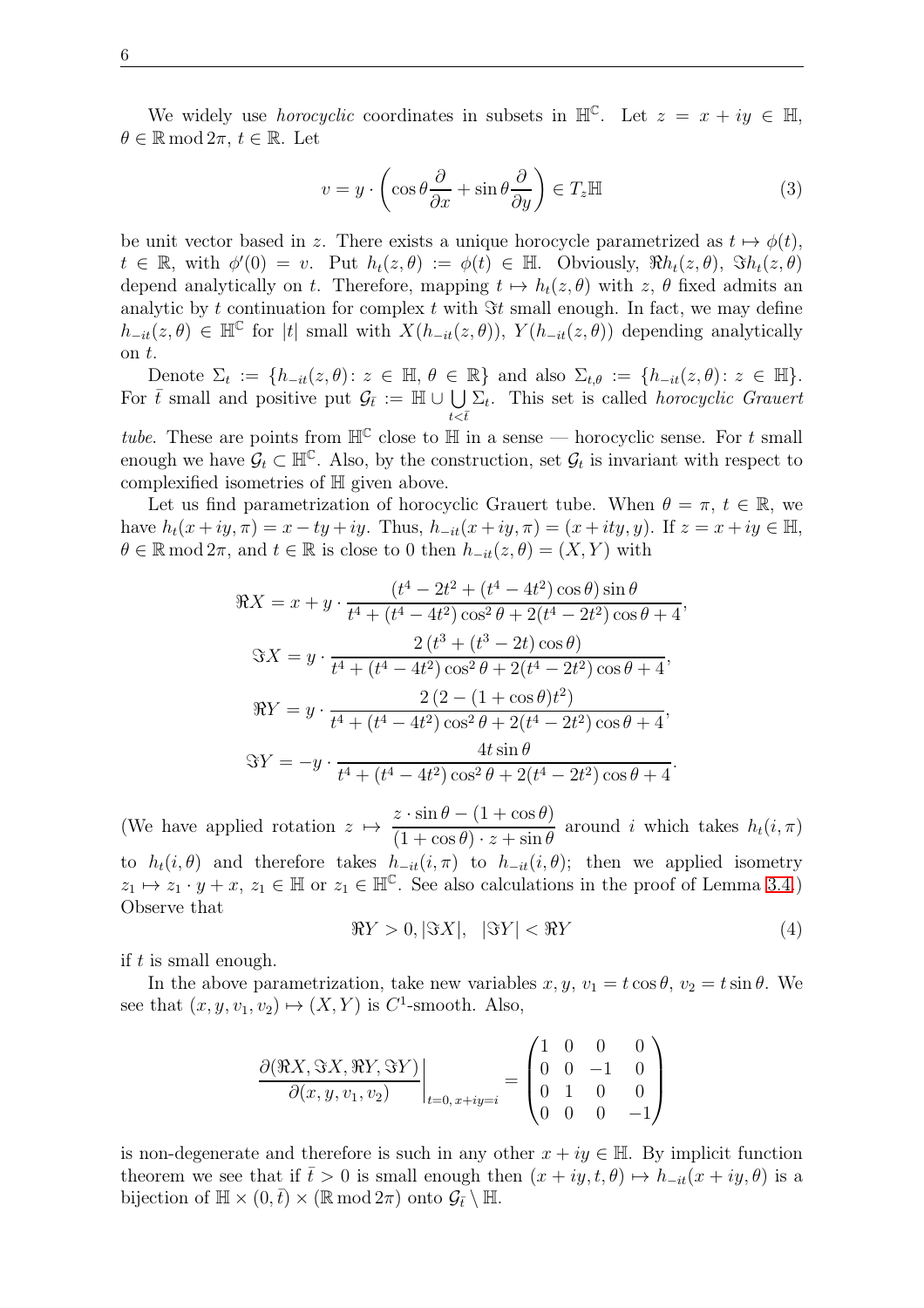Hyperbolic plane  $\mathbb H$  is endowed with Riemann area  $d\mathcal{A}_2 = \frac{dx\,dy}{d^2}$  $\frac{y}{y^2}$ . Tangent spherical bundle  $S_1\mathbb{H}$  is endowed with Liouville measure  $\tilde{\mu}_L$ : if vectors from this bundle are parametrized as in [\(3\)](#page-5-0) then  $d\tilde{\mu}_L =$ dx dy dθ  $\frac{dy}{y^2}$ .

Function  $H_1$  defined at Introduction and understood as a Hamiltonian generates identification  $\phi_1 \colon T \mathbb{H} \to T^* \mathbb{H}$  given by

$$
\phi_1\left(x, y, v_x\frac{\partial}{\partial x} + v_y\frac{\partial}{\partial y}\right) = \left(x, y, \frac{v_x + y}{y^2}dx + \frac{v_y}{y^2}dy\right) \in T^*_{x+iy} \mathbb{H}
$$

for  $x + iy \in \mathbb{C}^+$ ,  $v_x \frac{\partial}{\partial x} + v_y \frac{\partial}{\partial y} \in T_{x+iy} \mathbb{H}$  (see also [\[Takh\]](#page-22-6)). Horocyclic Liouville measure  $\mu_L$  on the set  $\{H_1 = 1/2\}$  mentioned in the Introduction is given by  $\mu_L := (\phi_1)_{\sharp} \tilde{\mu}_L$ .

Push-forward of measure  $\tilde{\mu}_L$  by the mapping

$$
S_1 \mathbb{H} \cap T_{x+iy} \mathbb{H} \ni y \cdot \left( \cos \theta \frac{\partial}{\partial x} + \sin \theta \frac{\partial}{\partial y} \right) \mapsto h_{-it}(x+iy, \theta) \in \Sigma_t
$$

<span id="page-6-0"></span>will be denoted by  $S_t$ , this is the uniform measure on slice  $\Sigma_t$ .

#### 3 Construction of automorphic kernel

In what follows, we fix some  $\bar{t}$  small enough.

<span id="page-6-1"></span>**Lemma 3.1** (on maximum of absolute value). For  $t \in (0, \bar{t})$ , put  $c_t :=$ 4  $\frac{1}{4t-t^3}$  and

<span id="page-6-2"></span>
$$
K_t(z, P) := \left(\frac{z - \tilde{Z}(P)}{\bar{z} - Z(P)}\right) e^{-c_t \cdot \cosh \det(z, P)}, \quad z \in \mathbb{H}, \ P \in \mathcal{G}_{\bar{t}}.
$$
 (5)

- 1. Function  $\Phi_t(z, P) = \log K_t(z, P)$  is single-valued when  $z \in \mathbb{H}$  and  $P \in \mathcal{G}_{\bar{t}}$ .
- 2. For  $z \in \mathbb{H}$  and  $\theta \in \mathbb{R}$  fixed,

$$
\max_{P \in \Sigma_{t,\theta}} |K_t(z, P)|
$$

is attained at  $P = h_{-it}(z, \theta)$ .

3. Hesse matrix

$$
\begin{pmatrix}\n\partial_{xx}\Re\Phi_t(z_0, h_{-it}(x+iy, \theta)) & \partial_{xy}\Re\Phi_t(z_0, h_{-it}(x+iy, \theta)) \\
\partial_{xy}\Re\Phi_t(z_0, h_{-it}(x+iy, \theta)) & \partial_{yy}\Re\Phi_t(z_0, h_{-it}(x+iy, \theta))\n\end{pmatrix}
$$

is non-degenerate when  $x + iy = z_0$ .

**Proof.** First claim follows from [\(4\)](#page-5-1): it implies that  $z_0 - \tilde{Z}(P)$ ,  $\bar{z}_0 - Z(P)$  are non-zero.

Let's prove the second assertion. By y-scale and x-shift we see that it is enough to consider only the case  $x + iy = i$ . Due to invariance of K with respect to y-scales and x-shifts we see that it suffices to show that

$$
\arg\max_{z\in\mathbb{H}}\log|K_t(z,h_{-it}(i,\theta))|=i.
$$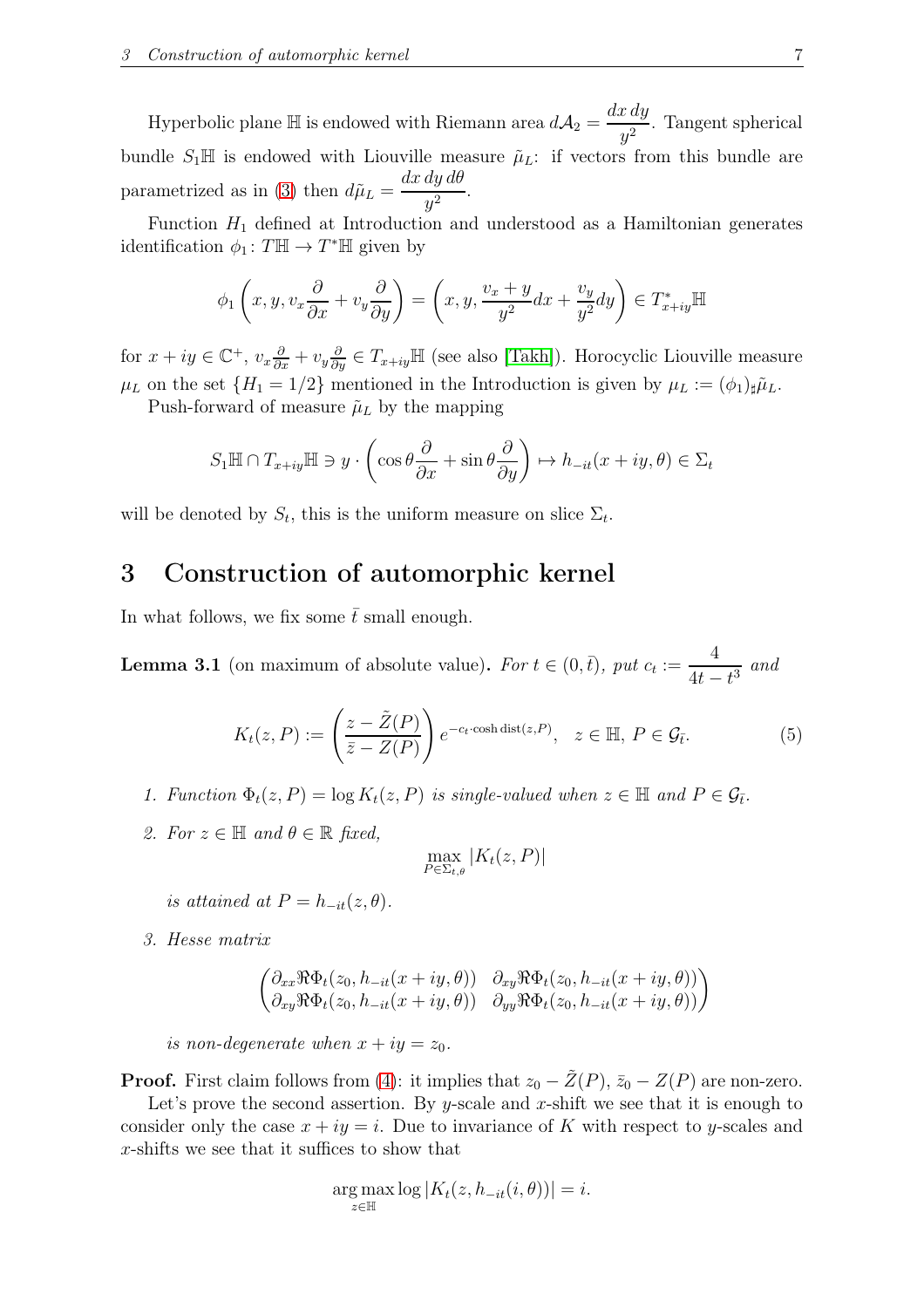Further, rotation around point *i* reduces the question to the case of  $\theta = \pi$  (see [\(2\)](#page-4-1)). In this case we have  $h_{-it}(i, t) = P_0 := (it, 1)$ , whereas  $Z(P_0) = i(1 + t)$ ,  $\tilde{Z}(P_0) = i(t - 1)$ , and we are going to show that  $\max_{z \in \mathbb{H}} \log |K_t(z, P_0)|$  is attained at  $z = i$ . To this end, we show that  $|K_t(x+iy, P_0)|$  with y fixed decreases by x for  $x \ge 0$  and increases by x for  $x \leq 0$ . Also, we will show that  $|K_t(iy, P_0)|$  attains its maximum at  $iy = i$ . We start with the latter.

We have

$$
K_t(z, P_0) = \left(\frac{x + iy + i(1 - t)}{x - iy - i(1 + t)}\right) \cdot \exp\left(-c_t \cdot \left(1 + \frac{(x - it)^2 + (y - 1)^2}{2y}\right)\right)
$$

and

$$
2\log|K_t(z, P_0)| = \log\left(\frac{x^2 + (y + 1 - t)^2}{x^2 + (y + 1 + t)^2}\right) - c_t \cdot \left(\frac{x^2 - t^2 + (y - 1)^2}{y}\right) - 2c_t.
$$
 (6)

By a calculation we have

$$
\frac{\partial}{\partial y}\bigg|_{y=1} 2\log|K_t(iy, P_0)| = 0.
$$

(This is why we take such  $c_t$ .) Further,

$$
\frac{\partial}{\partial y} 2 \log |K_t(iy, P_0)| =
$$
  
= 
$$
\frac{4(1-y)}{y^2(y+1-t)(y+1+t)(4t-t^3)} \cdot (t^4 - 2t^2 + 1 + y^3 + (t^4 - 4t^2 + 3)y + 3y^2).
$$

The last factor is positive. Thus,  $\arg \max_{s \in \mathbb{R}^m} \log |K_t(iy, P_0)| = 1$ . y∈R

Now let us differentiate by  $x$ :

$$
\frac{\partial}{\partial x} 2 \log |K_t(x+iy, P_0)| =
$$
\n
$$
= -\frac{8x(t^4 + x^4 + y^4 + 2(t^2 + 1)x^2 + (t^4 - 6t^2 + 2x^2 + 6)y^2 + 4y^3 - 2t^2 + (t^4 - 8t^2 + 4x^2 + 4)y + 1)}{y(x^2 + (y + 1 - t)^2)(x^2 + (y + 1 + t)^2)(4t - t^3)}
$$

.

To prove that  $|K_t(x+iy, P_0)|$  has maximum at  $x = 0$  (with y fixed), it is enough to show that the second factor in numerator is non-negative. Coefficients at  $x^2$  are non-negative, thus

$$
t^{4} - 2t^{2} + 1 + y^{4} + (t^{4} - 6t^{2} + 6)y^{2} + 4y^{3} + (t^{4} - 8t^{2} + 4)y \ge 0
$$

would be sufficient. But this is true provided that  $t^4 - 8t^2 + 4 \geq 0$ , that is,  $t \leq \sqrt{4 - 2\sqrt{3}}$ . The second assertion is proved.

To prove the third claim, we note that Hesse matrix mentioned therein is the same as

$$
\begin{pmatrix}\n\partial_{xx}\Re\Phi_t(x+iy,h_{-it}(P_0,\theta)) & \partial_{xy}\Re\Phi_t(x+iy,h_{-it}(P_0,\theta)) \\
\partial_{xy}\Re\Phi_t(x+iy,h_{-it}(P_0,\theta)) & \partial_{yy}\Re\Phi_t(x+iy,h_{-it}(P_0,\theta))\n\end{pmatrix}
$$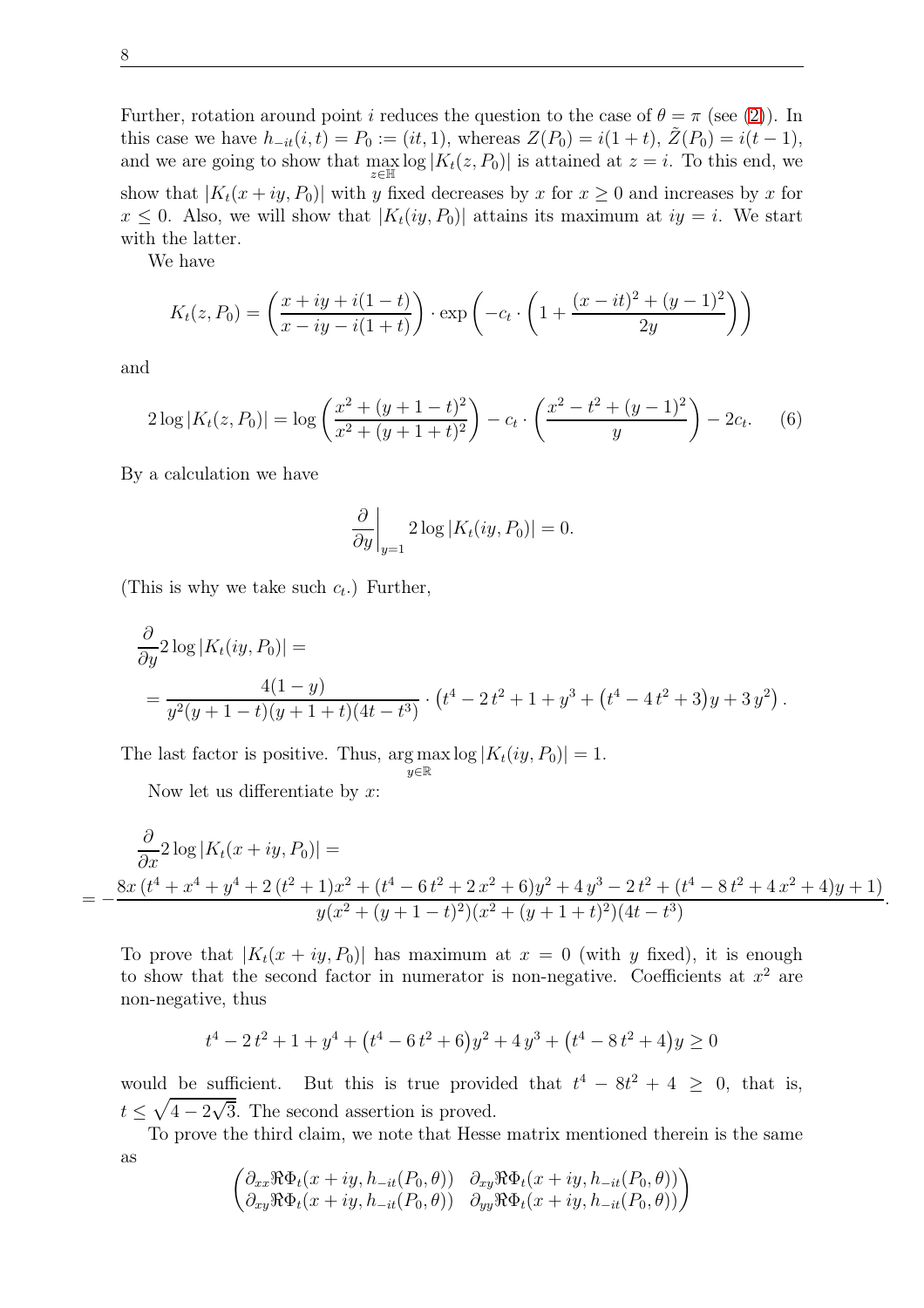at  $x + iy = i$ . By using [\(2\)](#page-4-1) again we see that this matrix does not depend on  $\theta$ ; we thus may take  $\theta = \pi$  as above. By computation, the latter matrix is

$$
\begin{pmatrix}\n4(3t^2 - 4) & 0 \\
t^5 - 8t^3 + 16t & 0 \\
0 & -\frac{4(t^4 - 3t^2 + 4)}{t^5 - 8t^3 + 16t}\n\end{pmatrix}
$$

and is obviously negatively defined as  $0 < t < 1$ .

<span id="page-8-0"></span>**Lemma 3.2.** For  $u: \mathbb{H} \to \mathbb{C}$  put  $v(P) := \int_{\mathbb{H}} u(z) K_t^{\tau}(z, P) dA_2(z)$   $(P \in \mathcal{G}_{\bar{t}})$ .

- 1. If  $u \in L^{\infty}(\mathbb{H})$  then integral above converges absolutely together with any of its derivatives with respect to coordinates of P, also uniformly when P ranges a compact set in horocyclic Grauert tube  $\mathcal{G}_{\bar{t}}$ . Here,  $\bar{t}$  is small enough whereas t is fixed and small.
- 2. If  $u: \mathbb{H} \rightarrow \mathbb{C}$  is such that  $D^{\tau}u =$  $-\Delta_{\mathbb{H}}+2i\tau y$  $\frac{\partial}{\partial x}$  $u = s^2u$  then  $v(z) = \mathcal{S}(t, \tau, s)u(z)$  for some S not depending neither on  $z \in \mathbb{H}$  nor on u.
- 3. Function  $v(P)$  is analytic for  $P \in \mathcal{G}_{\bar{t}}$ .

Thus, v is, up to a constant factor, an analytic continuation of u to a neighborhood of  $\mathbb H$  in  $\mathbb H^{\mathbb C}$ .

Remark. Under conditions of Theorem [1.1,](#page-2-0) we have, in particular,  $\sup_{x \in \mathbb{R}} ||u_n||_{L^1(\mathcal{B}_{\mathbb{H}}(z,1))} < +\infty$  for any given n. This implies that each  $u_n$  belongs to  $L^{\infty}(\mathbb{H})$ z∈H (not necessarily uniformly by  $n \in \mathbb{N}$ ). This can be seen by appropriate averaging the relation from [\[Fay77,](#page-21-9) Theorem 1.2]. Lemma [3.2](#page-8-0) is therefore applicable to functions

from Theorem [1.1.](#page-2-0)

**Proof.** Let's prove the first claim. We fix  $\tau$  and  $c_t$ . By applying an isometry we may assume that  $X(P)$  is close to it and  $Y(P)$  is close to 1. Any derivative of integrand over components  $X(P)$  or  $Y(P)$  can be written as

$$
R(x, y, X(P), Y(P)) \cdot \exp\left(-\tau c_t \frac{(x - X(P))^2 + (y - Y(P))^2}{2yY(P)}\right) \cdot u(z)
$$

with some rational R. This R has singularity at  $y = 0$  and at  $x + iy = \bar{Z}(P)$ ,  $x + iy = \overline{Z}(P)$ . The latter two are when  $x + iy$  lies below the real axis. Using Cauchy–Bunyakovsky–Schwartz inequality we see that it is enough to prove that

<span id="page-8-1"></span>
$$
\int_{\mathbb{H}} (1+|x|^k + y^k + y^{-k}) \exp \Re \left( -\tau c_t \frac{(x - X(P))^2 + (y - Y(P))^2}{2yY(P)} \right) d\mathcal{A}_2(x+iy) < +\infty
$$
\n(7)

for any  $k = 0, 1, 2, \ldots$  We take some  $C > 1$  large enough and  $\epsilon$  small enough and subdivide this integral as follows:

1.  $|x| < C$ ,  $y < \epsilon$ . If  $|X(P) - it|$  is small enough then  $\Re(x - X(P))^2 \geq \frac{t^2+1}{2}$  $rac{+1}{2}$ ,  $\Im(x-X(P))^2$  is bounded above. If  $Y(P)$  is close to 1 then  $(y-Y(P))^2$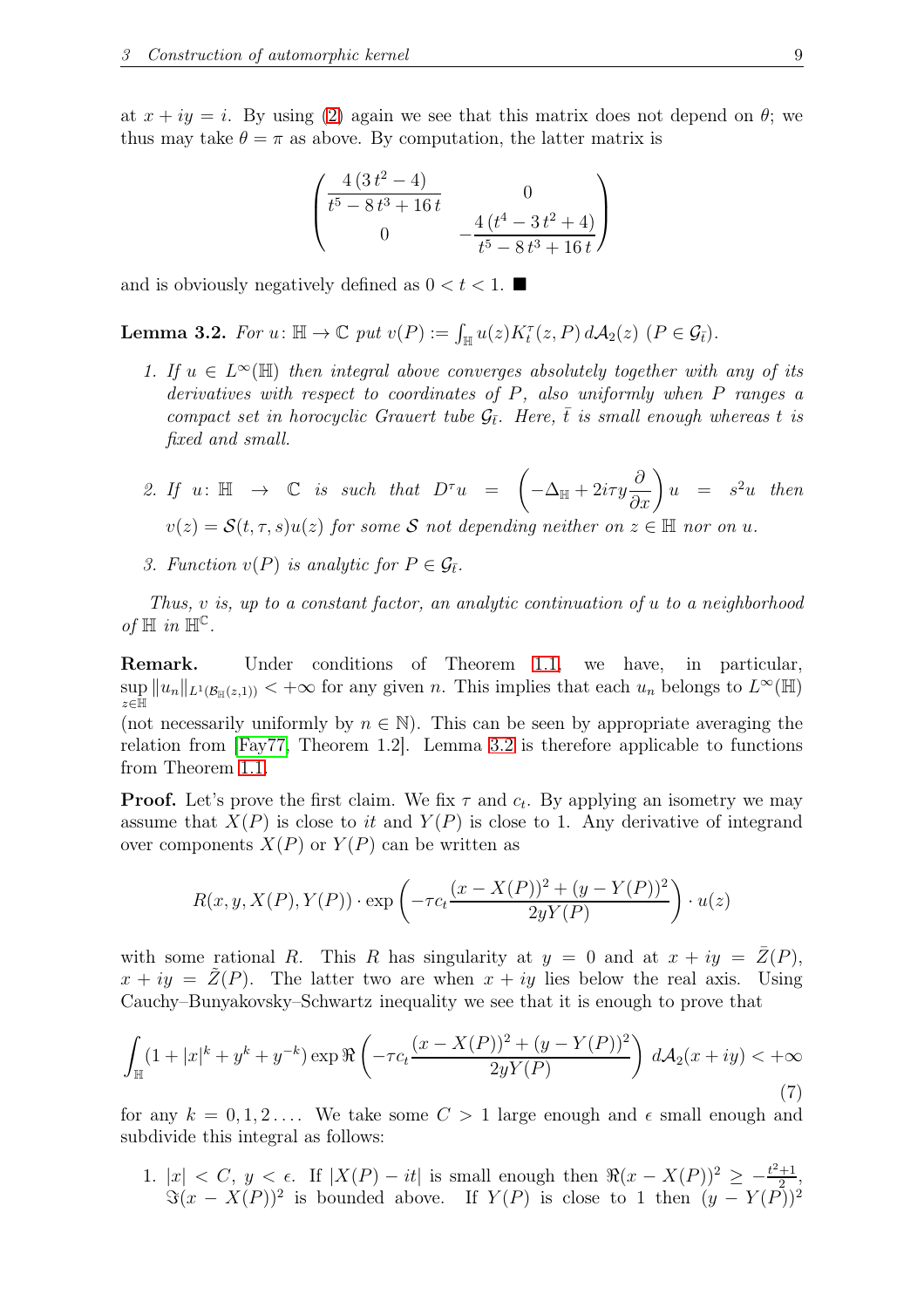is close to 1. Then  $\Re((x-X(P))^2+(y-Y(P))^2)$  is positive and separated from zero whereas  $|\Im((x-X(P))^2+(y-Y(P))^2)|$  is bounded from the above. Thus  $\arg((x - X(P))^2 + (y - Y(P))^2)$  is separated from  $\pm \pi/2$ . Then ℜ  $(x - X(P))^2 + (y - Y(P))^2$  $\frac{2yY(P)}{2y^2} \geq$ const  $\hat{y}$ provided that  $Y(P)$  is close to 1. Inte-gral [\(7\)](#page-8-1) then converges over  $\{|x| < C, y < \epsilon\}.$ 

2.  $|x| > C$ ,  $y < 100$ . We have  $y - Y(P) = O(1)$ ,  $\Re(x - X(P))^2 \ge \text{const.} |x|$ ,  $|\arg(x - X(P))^2|$  can be forced to be arbitrarily small. Thus

$$
\Re \frac{(x - X(P))^2 + (y - Y(P))^2}{2yY(P)} \ge \text{const} \cdot \frac{|x|}{y}.
$$

But

$$
\int_{x>C} dx \int_{0}^{100} dy e^{-\frac{\text{const.} \cdot x}{y}} (x^k + y^{-k}) = \int_{0}^{100} e^{-\frac{\text{const}}{y}} \cdot (P_1(y) + P_2(1/y)) \, dy < +\infty,
$$

here  $P_1, P_2$  are some polynomials.

- 3.  $|x| > C$ , 100  $\lt y \lt C$ . Then notice that  $|\arg(x X(P))^2|$ ,  $|\arg(y Y(P))^2|$  are separated from  $\pi/2$ . The rest is the same as in the previous case.
- 4.  $|x| > C$ ,  $y > C$ . Then both  $\arg(x X(P))^2$ ,  $\arg(y Y(P))^2$  can be forced to be arbitrarily small, and their real parts are bounded from the below by const  $x^2$ and const  $y^2$ , respectively. Then

$$
\Re \frac{(x - X(P))^2 + (y - Y(P))^2}{2yY(P)} \ge \text{const} \cdot \frac{x^2 + y^2}{y}.
$$

We have

$$
\int_{C}^{\infty} dx \int_{C}^{+\infty} dy e^{-\text{const} \cdot \frac{x^{2} + y^{2}}{y}} (x^{k} + y^{k}) \le \int_{0}^{\pi/2} d\phi \int_{0}^{+\infty} dr e^{-\frac{\text{const} r}{\sin \phi}} r^{k+1} (\sin^{k} \phi + \cos^{k} \phi) \le
$$
  

$$
\le \pi \cdot \int_{0}^{+\infty} dr e^{-\text{const} r} \cdot r^{k+1} < +\infty.
$$

- 5.  $|x| < C, y > C$ . Then  $(x X(P))^2 = O(1), \Re(y Y(P))^2 \ge \text{const} \cdot y^2$ ,  $\arg(y - Y(P))^2$  can be forced to be arbitrarily small. The integral [\(7\)](#page-8-1) is majorized by  $C \cdot \int_C^{+\infty} (\text{const} + y^k) e^{-\text{const} \cdot y} dy$  which is finite.
- 6.  $|x| < C$ ,  $\epsilon < y < C$ . This a proper part of our integral and there is no convergence problem.

The proof of the first assertion is thus complete. To prove the second one, we use [\[Fay77,](#page-21-9) Theorem 1.5]. In our case,  $g(\cosh r) = \exp(-\tau c_t \cosh r)$ . For the majorant  $g_1$  we may take g itself. If  $z, z'$  are as in [\[Fay77,](#page-21-9) Theorem 1.5] then  $\mathcal{A}_2\{z'' \in \mathcal{B}_{\mathbb{H}}(z',\delta): \text{ dist}(z'',z) \leq \text{ dist}(z',z)\}\$ increases when  $\text{ dist}(z',z)$  increases; the desired requirement on majorant follows from non-increase of g.

The third assertion of our Lemma follows from analyticity of  $K_t(z, P)$  with respect to  $X(P)$  and  $Y(P)$ . Proof of Lemma is complete.

Now we perturb t replacing it in  $c_t$  but reserving in  $\Sigma_{t,\theta}$ .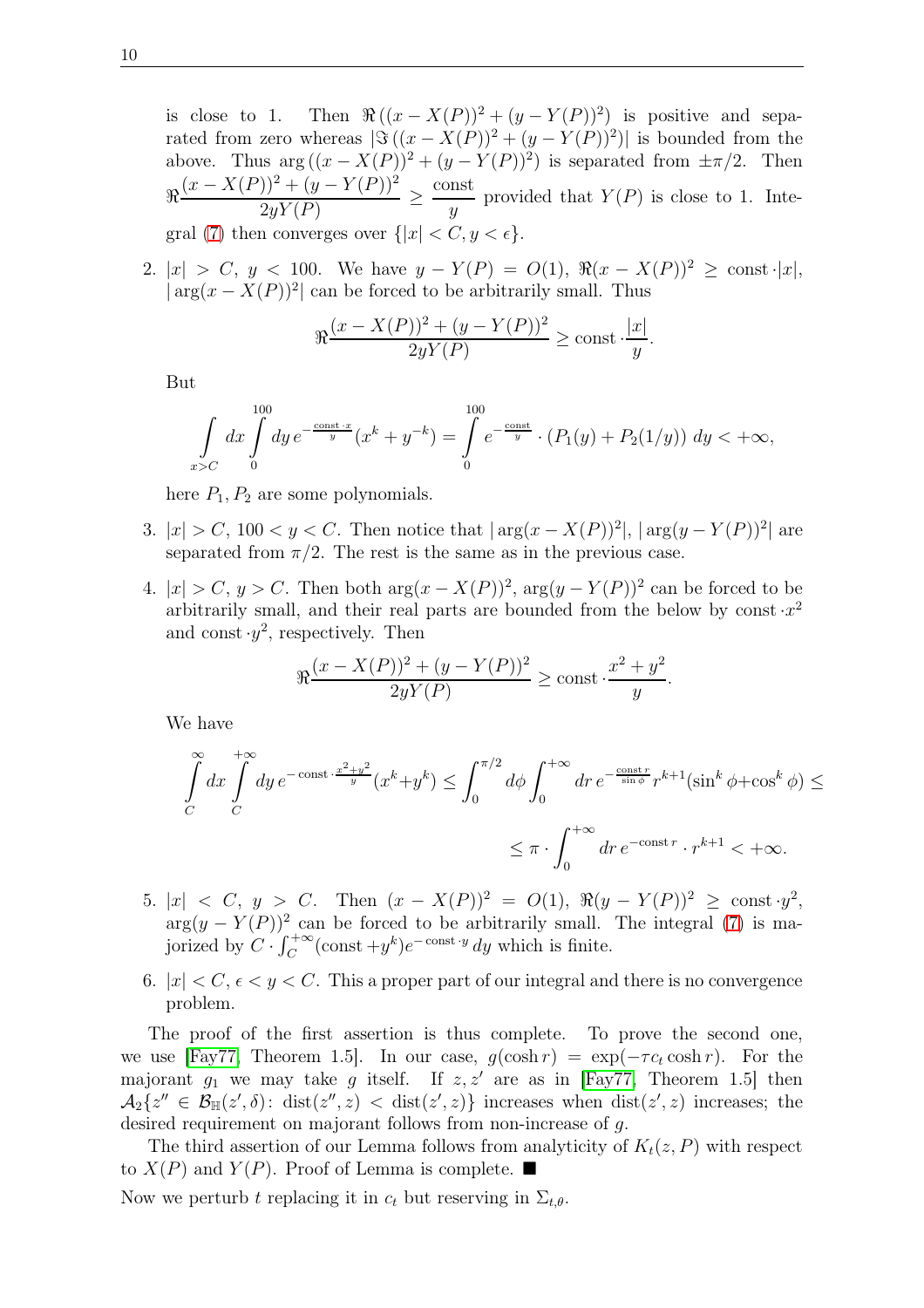<span id="page-10-1"></span>**Lemma 3.3.** For  $\eta$  close enough to t and  $z \in \mathbb{H}$ , function

$$
P \mapsto |K_{\eta}(z, P)|
$$

has the unique maximum point at  $\Sigma_{t,\theta}$ . We denote this maximizer by  $Q(z,\theta,t,\eta)$ .

**Proof.** By implicit function theorem and by the third assertion of Lemma [3.1.](#page-6-1) For  $\eta$  close enough to t, put

$$
\varphi(t,\eta,\theta) := \log \max_{P \in \Sigma_{t,\theta}} |K_{\eta}(z,P)| = \log |K_{\eta}(z,Q(z,\theta,t,\eta))|.
$$

Recall that function  $\Phi_{\eta} = \log K_{\eta} : \mathbb{H} \times \mathcal{G}_{\bar{t}} \to \mathbb{C}$  has been defined at Lemma [3.1.](#page-6-1)

<span id="page-10-0"></span>**Lemma 3.4.** For  $z_0$ , t fixed, mapping  $\mathcal{T}_{z_0,t}(\theta,\eta) := \Im d_z \Phi_{\eta}(z,Q(z_0,\theta,t,\eta))|_{z=z_0}$  is a diffeomorphism of  $(\mathbb{R} \mod 2\pi) \times$  (some neighbourhood of t) onto a neighborhood of circle  $T_{z_0}^* \mathbb{H} \cap \{H_{-1} = 1/2\}.$ 

Clearly,  $\mathcal{T}_{z,t}$  is degree  $-1$  homogeneous with respect to  $\Im z$ . If  $\mathcal{T}_{z,t}(\theta, \eta) = (\xi_1, \xi_2) \in T_z^* \mathbb{H}$ then we write  $\theta =: \Theta_{z,t}(\xi_1, \xi_2)$  and  $\eta =: H_{z,t}(\xi_1, \xi_2)$ . The latter mappings are defined near  $\{H_{-1} = 1/2\}$ . On this level set, if  $z \in \mathbb{H}$ ,  $\xi_1 dx + \xi_2 dy \in T_z^* \mathbb{H}$ ,  $H_{-1}(z, \xi_1, \xi_2) = 1/2$ with  $\xi_1 = (-1 - \cos \theta)/\Im z$ ,  $\xi_2 = -\sin \theta/\Im z$ ,  $\theta \in \mathbb{R}$ , then

$$
\Theta_{z,t}(\xi_1, \xi_2) = \theta,
$$
  
\n
$$
\mathrm{H}_{z,t}(\xi_1, \xi_2) = t.
$$

This is seen from the calculations from the proof below.

**Proof of Lemma [3.4.](#page-10-0)** Fix t. We first consider the case  $\theta = \pi$ .

 $8(t^4-3t^2+4)$ 

Put  $C = c_n$ . It depends smoothly and diffeomorphically on  $\eta$ . By a differentiation, we see that  $\arg \max_{\eta} |K_{\eta}(z, h_{-it}(i, \pi))|$  is  $z_0 = iy(\eta)$  with  $y(\eta) > 0$  depending smoothly z∈H on C and such that

$$
\frac{4ty^2(\eta)}{-t^4 + y^4(\eta) + 2y^3(\eta) + 2t^2 + 2t^2y(\eta) - 1 - 2y(\eta)} = C = \frac{4}{4\eta - \eta^3}.
$$

We have  $\frac{dC}{1}$  $dy(\eta)$  $\Bigg|_{y(\eta)=1} = -$ 

 $\frac{f(t)-f(t)-f(t)}{t^7-8t^5+16t^3} \neq 0$  when  $t \in (0,1)$ . Therefore,  $y(\eta)$ ,  $\eta$ , C smoothly bijectively correspond one to others near  $y = 1$ ,  $\eta = t$ ,  $C = c_t$ , and any of them can be taken as an independent variable.

Put  $Q_{\pi} := h_{-it}(i, \pi) = (it, 1) = Q(i, \pi, t, \eta) \in \mathbb{H}^{\mathbb{C}}$ . We obviously have ℑ  $\partial$ ∂y  $\bigg|_{y=y(\eta)}$  $\Phi_{\eta}(iy, Q_{\pi}) = 0$  since the function under differentiation is real. By a calculation, at  $y = y(\eta)$  we have

$$
\mathfrak{F}\left.\frac{\partial}{\partial x}\Phi_{\eta}(x+iy,Q_{\pi})\right|_{y=y(\eta),x=0}=\frac{2(1-y(\eta))}{t^2+y^2(\eta)-1}.
$$

By change of variable  $z' = z/y(\eta)$  we see that

$$
d_z|_{z=i}\Phi_{\eta}(z,Q_{\pi})=i\cdot\frac{2y(\eta)(1-y(\eta))}{t^2+y^2(\eta)-1}\,dy.
$$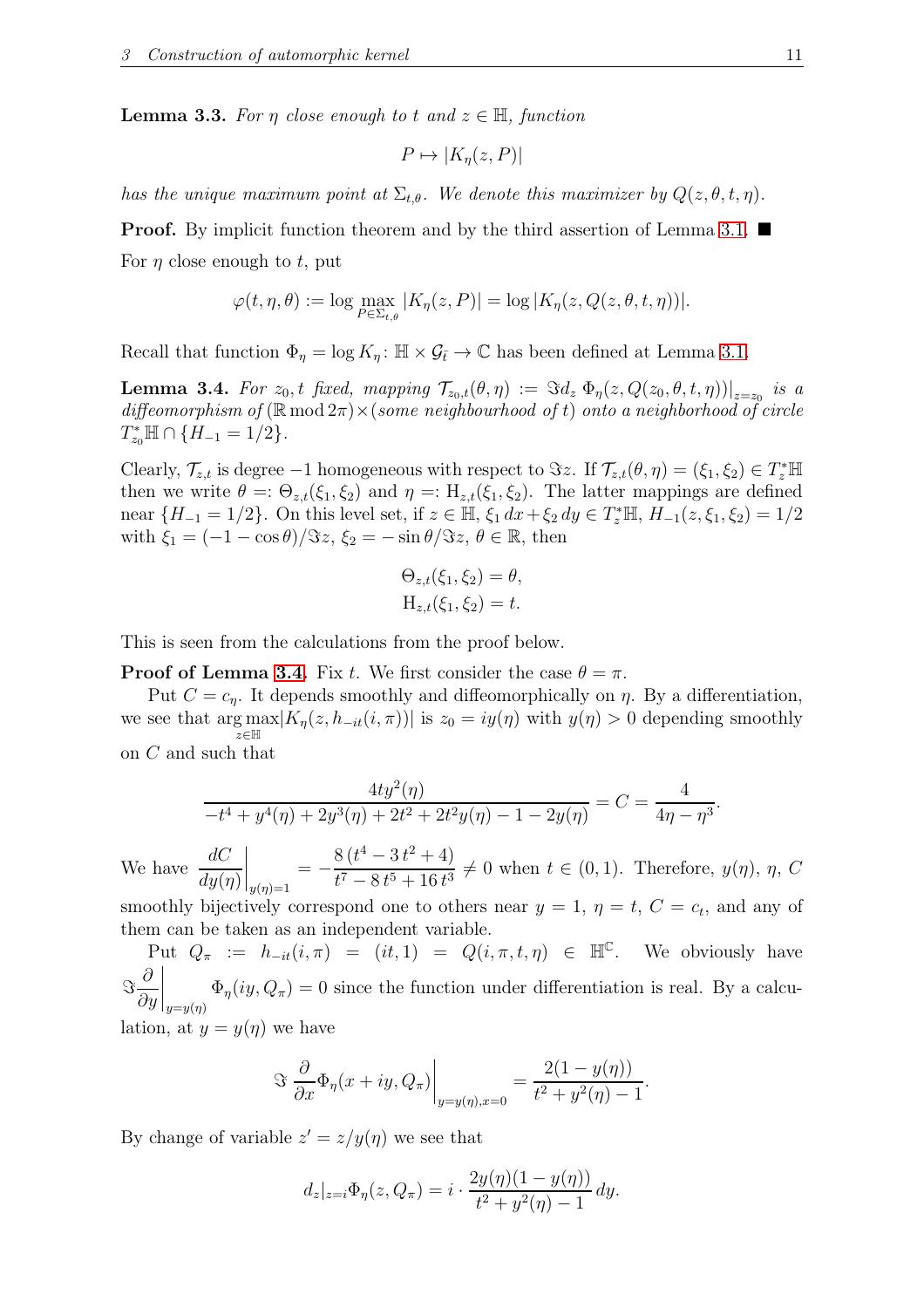Notice also that

<span id="page-11-2"></span>
$$
\frac{\partial}{\partial y}\bigg|_{y=1} \frac{2y(1-y)}{t^2 + y^2 - 1} = -2/t^2 \neq 0.
$$
\n(8)

Consider mapping  $R_{\theta_1}: z \mapsto$  $z\cos\theta_1+\sin\theta_1$  $-z \sin \theta_1 + \cos \theta_1$ ,  $\theta_1 \in \mathbb{R}$ . We have  $R_{\theta_1} i = i$ ,  $R'_{\theta_1}(i) = e^{2\theta_1 i}$ , so this is rotation around i by angle  $2\theta_1$ . Now, for  $\theta \in \mathbb{R} \mod 2\pi$ put

$$
R := R_{(\pi-\theta)/2} \colon z \mapsto \frac{z \sin(\theta/2) + \cos(\theta/2)}{-z \cos(\theta/2) + \sin(\theta/2)} = \frac{z \cdot \sin \theta + (1 + \cos \theta)}{-(1 + \cos \theta) \cdot z + \sin \theta}
$$

and  $R^{-1} := R_{(\pi+\theta)/2}$ .

Arguing as in the beginning of proof of Lemma [3.1,](#page-6-1) we conclude that

$$
R^{-1}h_{-it}(i,\pi) = Q(R^{-1}(iy(\eta)),\theta,t,\eta) =: Q_{\theta}.
$$

 $By (2),$  $By (2),$  $By (2),$ 

$$
\Phi_{\eta}(z, Q_{\theta}) = \Phi_{\eta}(Rz, RQ_{\theta}) - \log\left(\frac{\bar{z}\cos(\theta/2) - \sin(\theta/2)}{z\cos(\theta/2) - \sin(\theta/2)}\right) + \text{function of } Q_{\theta} =
$$

$$
= \Phi_{\eta}(Rz, RQ_{\theta}) + \log\left(\frac{z(\cos\theta + 1) - \sin\theta}{\bar{z}(\cos\theta + 1) - \sin\theta}\right) + \text{function of } Q_{\theta}.
$$

Since  $d_z \Phi_{\eta}(z, h_{-it}(i, \pi))|_{z=i} = 0$ , we have

<span id="page-11-0"></span>
$$
d_z \Phi_t(z, Q_\theta)|_{z=i} = d_z \log \left( \frac{z(\cos \theta + 1) - \sin \theta}{\bar{z}(\cos \theta + 1) - \sin \theta} \right) \Big|_{z=i} = -(1 + \cos \theta) \cdot i \, dx - \sin \theta \cdot i \, dy. \tag{9}
$$

Next, suppose that  $F(z)$  is some function and that  $\gamma z =$  $az + b$  $cz + d$ . Let  $d_zF|_{z=\gamma z_0} = i\alpha \,dx + i\beta \,dy.$  Put  $F_1(z) := F(\gamma z) + \log \left(\frac{cz+d}{cz+d}\right)$  $\frac{cz+d}{c\bar{z}+d}$ . If  $dF_1|_{z_0} = i\alpha_1 dx + i\beta_1 dy$ then

<span id="page-11-1"></span>
$$
(\alpha \Im(\gamma z) + 1)^2 + (\beta \Im(\gamma z))^2 = (\alpha_1 \Im z + 1)^2 + (\beta_1 \Im z)^2 \tag{10}
$$

(energy conservation under automorphic change of variables). This can be checked by a direct calculation.

By [\(9\)](#page-11-0) we see that

$$
\left. \frac{\partial}{\partial \theta} \Im d_z \Phi_{\eta}(z, Q(z_0, \theta, t, \eta)) \right|_{z=z_0, \eta=t}
$$

is tangent to  $T_{z_0}^* \mathbb{H} \cap \{H_{-1} = 1/2\}$ . Further, [\(10\)](#page-11-1) and [\(8\)](#page-11-2) imply that

$$
\left. \frac{\partial}{\partial \eta} \Im d_z \Phi_{\eta}(z, Q(z_0, \theta, t, \eta)) \right|_{z=z_0, \eta=t}
$$

is transverse to  $T_{z_0}^* \mathbb{H} \cap \{H_{-1} = 1/2\}$ . Thus, Jacobian of

$$
(\theta, \eta) \mapsto d_z \Im \Phi_{\eta}(z, Q(z_0, \theta, t, \eta))|_{z=z_0}
$$

is non-zero near  $\eta = t$ . Together with [\(9\)](#page-11-0), this concludes the proof of Lemma.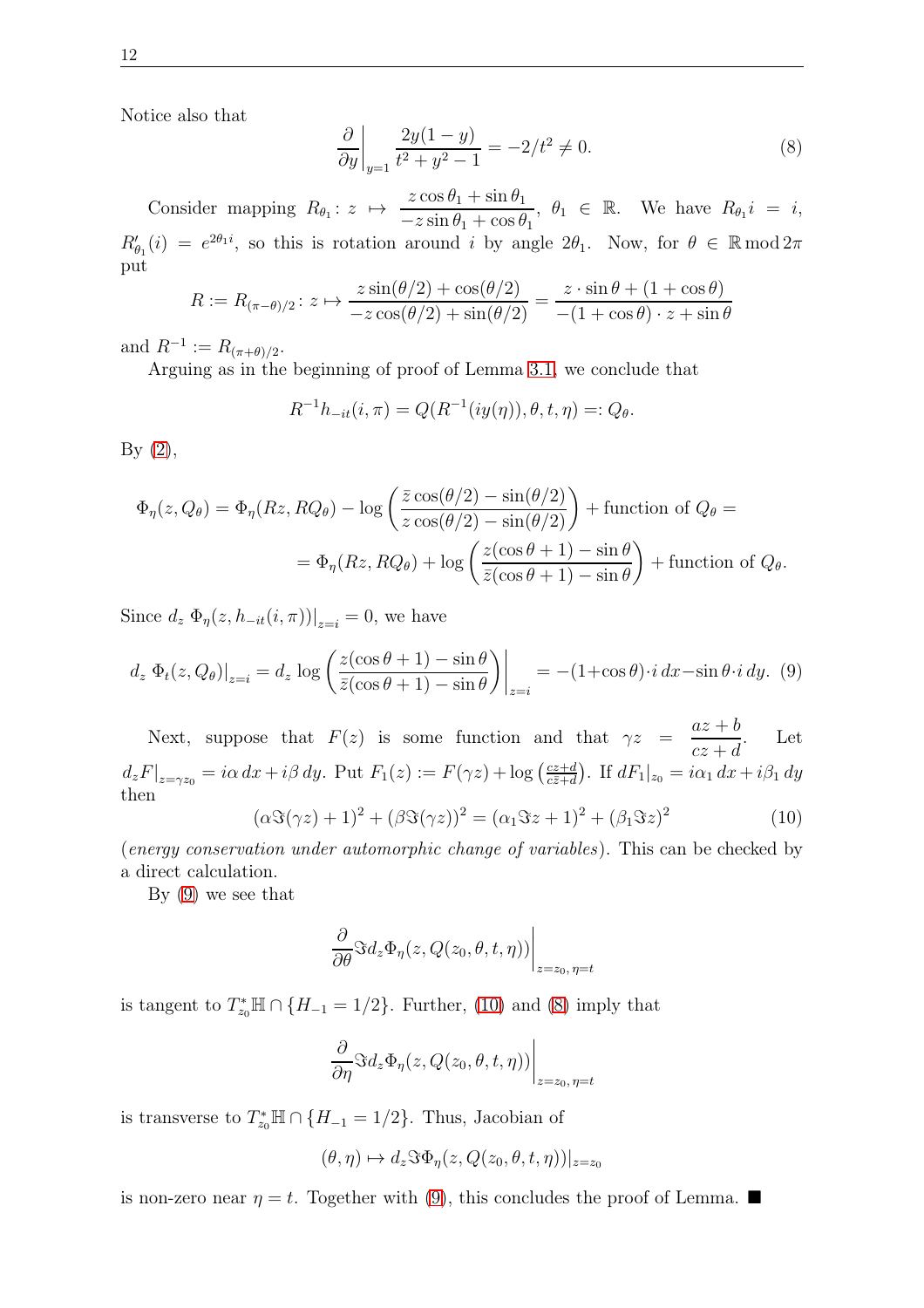## <span id="page-12-0"></span>4 Kernel  $L_t(\cdot, \cdot)$  gives a semiclassical PDO

Now, let us introduce kernel of quadratic form. Take some  $t_1, t_2 < \bar{t}$  positive and close enough one to another,  $t_1 < t_2$ ; take  $t \in (t_1, t_2)$ . Pick  $g: \mathbb{R} \to \mathbb{R}^+$  smooth, nonnegative and supported by  $[t_1, t_2]$ . Take any  $a \in C_0^{\infty}(\Sigma_t)$  with supp a small enough. Consider operator with kernel

$$
L_t(z_1, z_2) := \int_{t_1}^{t_2} d\eta g(\eta) \int_{\Sigma_t} dS_t(P) \left( \frac{z_1 - \tilde{Z}(P)}{\bar{z}_1 - Z(P)} \right)^{\tau} e^{-\tau c_{\eta} \cdot \cosh \operatorname{dist}(z_1, P)} a(P) \times
$$
  
 
$$
\times e^{-\tau c_{\eta} \cdot \overline{\cosh \operatorname{dist}(z_2, P)}} \left( \frac{\bar{z}_2 - \tilde{Z}(P)}{z_2 - \bar{Z}(P)} \right)^{\tau} e^{-2\tau \varphi(t, \eta, \theta(P))} =
$$
  

$$
= \int_{t_1}^{t_2} d\eta g(\eta) \int_{\Sigma_t} dS_t(P) K_{\eta}^{\tau}(z_1, P) a(P) \overline{K_{\eta}^{\tau}(z_2, P)} \cdot e^{-2\tau \varphi(t, \eta, \theta(P))}, \quad z_1, z_2 \in \mathbb{H}. \quad (11)
$$

Here, for  $P \in \mathcal{G}_{\bar{t}} \setminus \mathbb{H}$ , we write  $\theta(P)$  for angular coordinate of P in horocyclic coordinates  $(x, y, t, \theta)$ ; recall also that  $dS_t(\cdot)$  is invariant Liouville measure transferred to  $\Sigma_t$  by horocyclic parametrization from Section [2,](#page-4-0) function  $\varphi$  has been defined before Lemma [3.4.](#page-10-0) We assume that supp g is small enough such that  $\mathcal{T}_{z,t}$  is a diffeomorphism of  $(\mathbb{R} \mod 2\pi) \times \text{supp } g$  onto some closed neighborhood of  $T_z \mathbb{H} \cap \{H_{-1} = 1/2\}$ .

**Remark.** We want  $L_t(\cdot, \cdot)$  to give a semiclassical PDO. If we drop mollification by  $g$  in its definition then remaining  $\tilde{L}(z_1, z_2) := \int$  $\Sigma_t$  $dS_t(P) K_t^{\tau}(z_1, P) a(P) \overline{K_t^{\tau}(z_2, P)} \cdot e^{-2\tau \varphi(t,t,\theta(P))}$  will not be such an

operator: the symbol is too singular. That is why we perturbed t by taking  $\eta$  close to t and took average by  $\eta$  as above.

Recall that  $\mathcal{S}(\cdot,\cdot,\cdot)$  is defined in Lemma [3.2.](#page-8-0) From the second assertion of that Lemma we derive the following

Proposition 4.1. We have

$$
\int_{\mathbb{H}} \int_{\mathbb{H}} u(z_1) \bar{u}(z_2) L_t(z_1, z_2) d\mathcal{A}_2(z_1) d\mathcal{A}_2(z_2) =
$$
\n
$$
= \int_{\Sigma_t} |u(P)|^2 a(P) \left( \int_{t_1}^{t_2} d\eta \, g(\eta) |\mathcal{S}(\eta, \tau, s)|^2 \cdot e^{-2\tau \varphi(t, \eta, \theta(P))} \right) dS_t(P).
$$

We thus put

$$
B(P) := \int_{t_1}^{t_2} d\eta \, g(\eta) |\mathcal{S}(\eta, \tau, s)|^2 \cdot e^{-2\tau \varphi(t, \eta, \theta(P))}
$$

for  $P \in \Sigma_t$ .

**Remark.**  $B(P) \neq 0$  if  $q \neq 0$  is non-negative. Indeed, otherwise  $\mathcal{S}(\eta, \tau, s)$  vanishes at a non-degenerate interval of  $\eta$ 's. Using [\[Fay77\]](#page-21-9) we have

$$
\mathcal{S}(\eta,\tau,s) = \int_1^{+\infty} e^{-\tau c_\eta \cdot \cosh r} \mathcal{P}_{s,\tau}(r) \, d\cosh r
$$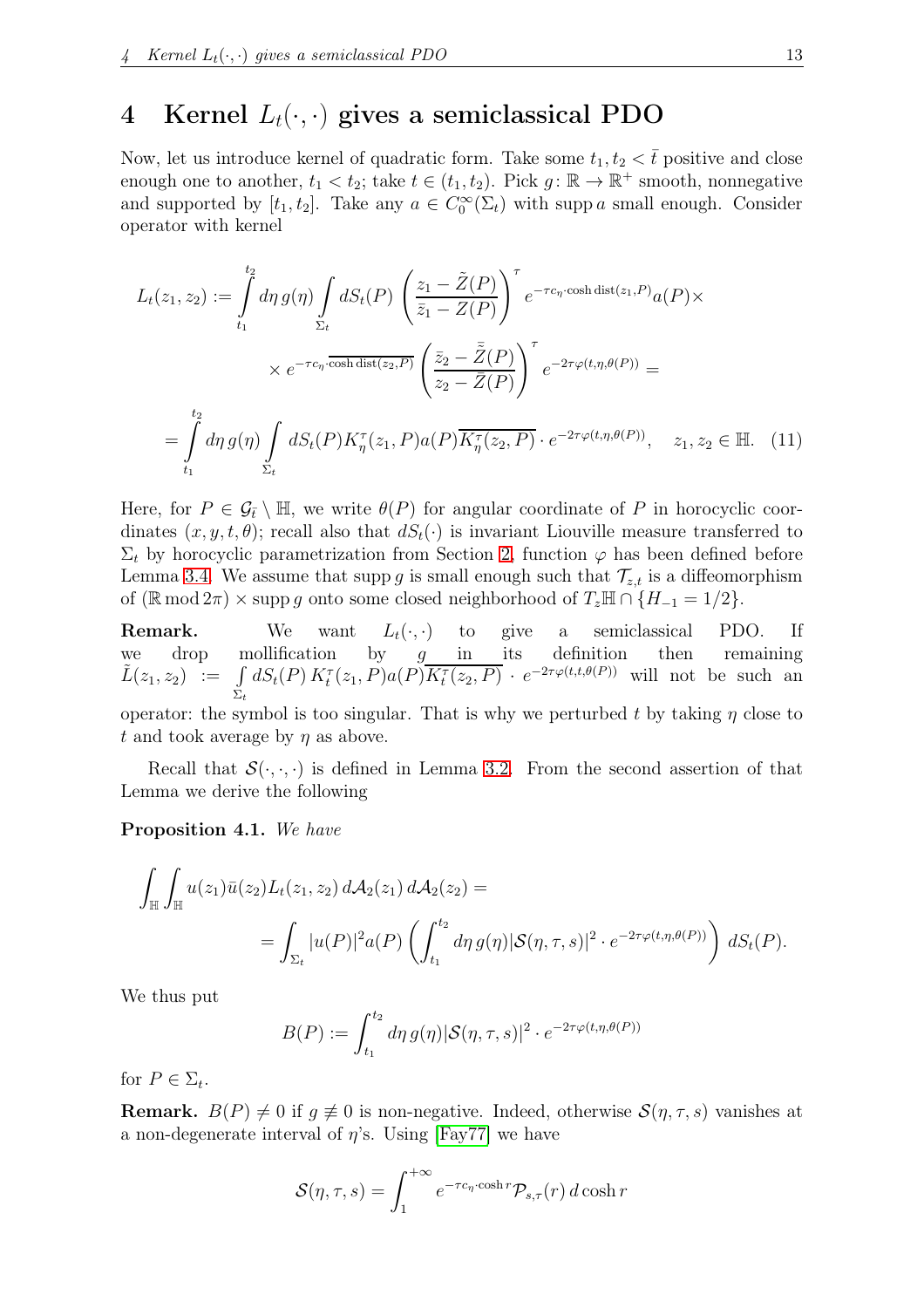with  $P_{s,\tau}(r) = (1 - \tanh^2 r/2)^{s_1} \cdot {}_2F_1(s_1 - \tau, s_1 + \tau, 1; \tanh^2 r/2), s_1(s_1 - 1) = -s^2$ . In any case, for  $s_1, \tau$  fixed, we have  $\mathcal{P}_{s,\tau}(r) = O(e^{Nr})$  as r approaches  $+\infty$  for some N large enough (see [\[DLMF,](#page-21-12) §15.4(ii)]). We then conclude that  $\mathcal{S}(\eta, \tau, s)$  is analytic in  $c_n$  and thus cannot have continuous set of zeroes.

For technical reasons, let us introduce slices of  $L_t(z_1, z_2)$  by integrals over  $\Sigma_{t,\theta}$  with  $\theta \in \mathbb{R} \mod 2\pi$  and  $\eta$  fixed. For positive  $t < \bar{t}$  define measure  $\mathcal{A}_{2,t}$  on  $\Sigma_{t,\theta}$  to be pushforward of measure  $\mathcal{A}_2$  on H by mapping  $z \mapsto h_{-it}(z, \theta)$ . Put

$$
\int_{\Sigma_{t,\theta}} d\mathcal{A}_{2,t}(P) \left( \frac{z_1 - \tilde{Z}(P)}{\bar{z}_1 - Z(P)} \right)^{\tau} e^{-\tau c_{\eta} \cdot \cosh \operatorname{dist}(z_1, P)} a(P) e^{-\tau c_{\eta} \cdot \overline{\cosh \operatorname{dist}(z_2, P)}} \left( \frac{\bar{z}_2 - \bar{\tilde{Z}}(P)}{z_2 - \bar{Z}(P)} \right)^{\tau} e^{-2\tau \varphi(t, \eta, \theta(P))} =
$$
\n
$$
= \int_{\Sigma_{t,\theta}} d\mathcal{A}_{2,t}(P) K_{\eta}^{\tau}(z_1, P) a(P) \overline{K_{\eta}^{\tau}(z_2, P)} \cdot e^{-2\tau \varphi(t, \eta, \theta)} =: L_{t, \eta, \theta}(z_1, z_2), \ \eta \in (t_1, t_2), \ z_1, z_2 \in \mathbb{H}.
$$

<span id="page-13-0"></span>**Proposition 4.2.** There exists a smooth function  $b_{1,t}(z,\xi_1,\xi_2) \in C^{\infty}(T^*\mathbb{H})$  depending smoothly also on t but not depending on u with the following property:

Let  $a \in C_0^{\infty}(\Sigma_t)$  be as above whereas  $g \in C_0^{\infty}(\mathbb{R})$  being supported by  $[t_1, t_2]$ . Put

$$
s(z,\xi_1,\xi_2) := b_{1,t}(z,\xi_1,\xi_2) \cdot g(\mathbf{H}_{z,t}(-\xi_1,-\xi_2)) \cdot a(h_{-it}(z,\Theta_{z,t}(-\xi_1,-\xi_2))).
$$

If  $A := \text{Op}_{1/\tau} s$  is semiclassical PDO with symbol s then

$$
\int_{\mathbb{H}}\int_{\mathbb{H}}u(z_1)\bar{u}(z_2)L_t(z_1,z_2) d\mathcal{A}_2(z_1) d\mathcal{A}_2(z_2)=O(1/\tau^4)+\tau^{-3}\cdot\langle Au,u\rangle_{L^2(\mathbb{H})}.
$$

Notice that  $H_{z,t}(-\xi_1,-\xi_2), \Theta_{z,t}(-\xi_1,-\xi_2)$  are initially defined for  $(z,\xi_1,\xi_2)$  near  ${H_1 = 1/2}$ . By making supp g sufficiently small we can make symbol s well defined for all  $\xi_1, \xi_2$ .

**Proof.** Suppose that  $z_2 = z_1$  and  $\eta = t$ . Then by Laplace method and by Lemma [3.1,](#page-6-1) we have:

$$
L_{t,t,\theta}(z_1, z_1) = b_1(t, \theta) \cdot \frac{1}{\tau} \cdot a(h_{-it}(z_1, \theta)) + O\left(\frac{1}{\tau^2}\right)
$$

with some  $b_1$  smooth and separated from zero. Indeed,

$$
h_{-it}(z_1, \theta) = \underset{P \in \Sigma_{t, \theta}}{\arg \max} |K_t(z_1, P)|
$$

and this stationary point is non-degenerate.

Now, we are going to perturb these  $z_2$  and  $\eta$ ; thus, we now assume that  $z_2$ is close enough to  $z_1$  whereas  $\eta$  is close to t. By the definition of  $\varphi$ , we have  $|K_{\eta}(z_j, P)e^{-\varphi(t,\eta,\theta)}| \leq 1$  for  $P \in \Sigma_{t,\theta}$ ,  $j = 1, 2$ . We make use of almost analytic contin-uation technique from [\[TrII\]](#page-22-5). We thus write  $\mathbb{H} = \mathbb{R} \times (0, +\infty)$  and again consider it as a subset of  $\mathbb{C} \times \mathbb{C}$ . Parametrize  $\Sigma_{t,\theta}$  as  $\{h_{-it}(z,\theta): z \in \mathbb{H}\}\$ and put  $f(z) := h_{-it}(z,\theta)$ . Let us suppose that supp a is close enough to  $f(z_1)$ . Function  $z \mapsto K_n(z_1, f(z))$  admits a holomorphic continuation from  $z \in \mathbb{R} \times (0, +\infty)$  to some neighborhood of  $f^{-1}(\text{supp }a \cap \Sigma_{t,\theta})$  in  $\mathbb{C} \times \mathbb{C}$ . This is easily seen from the explicit parametrization of horocyclic Grauert tube (in fact, linear by components of  $z$ ) and from  $(5)$ .

By [\[TrII,](#page-22-5) Lemma X.2.3], we may assume that  $z \mapsto a(f(z))$  is almost-analytically extended to  $\mathbb{C} \times \mathbb{C}$  from  $\mathbb{H}$ , denote this extension by  $a_1 = a_1(z)$ ,  $z \in \mathbb{C} \times \mathbb{C}$ . Also,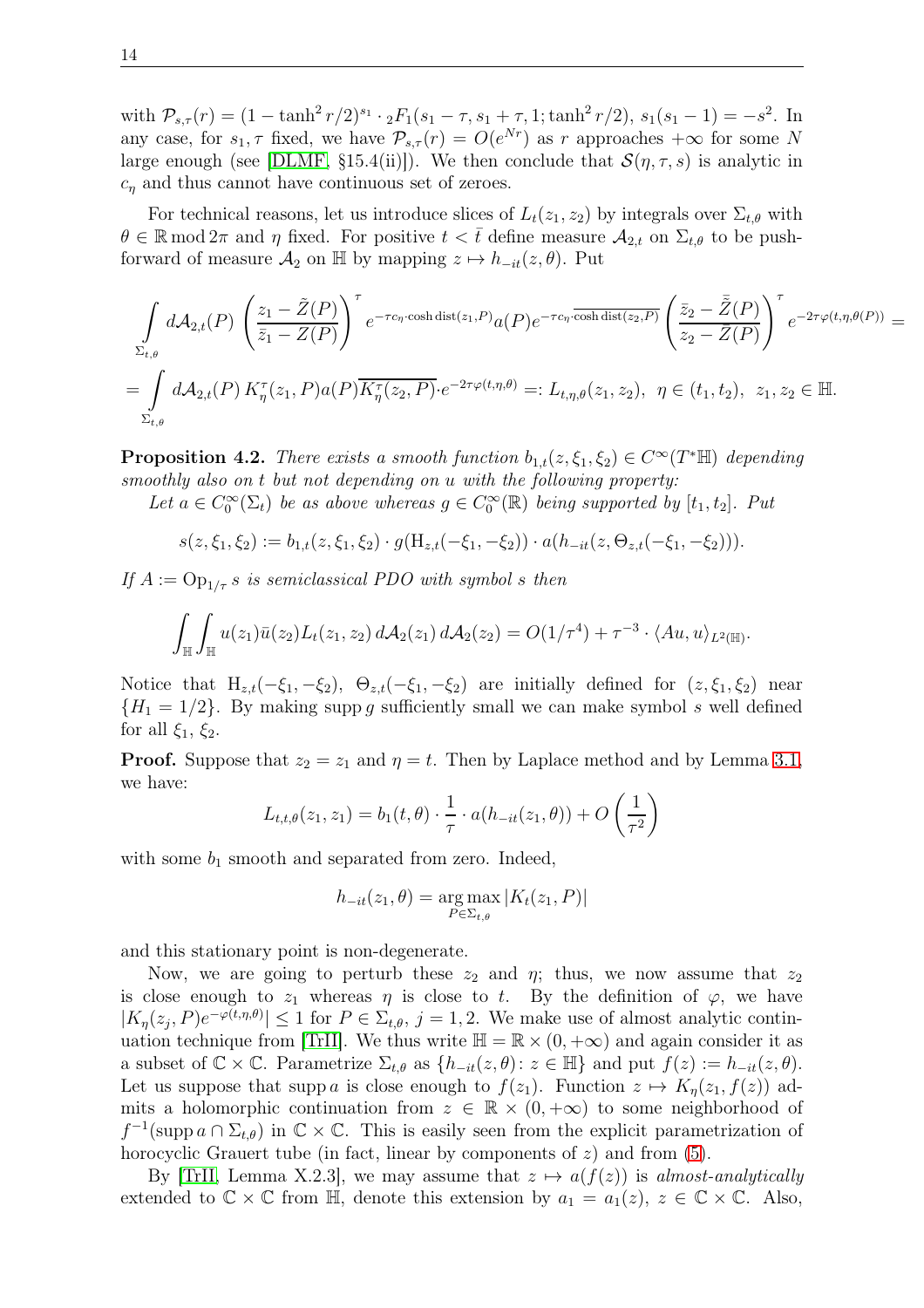denote by  $\Phi_1(z_2, z, \eta)$  (z ranges some neighborhood of  $f^{-1}(\text{supp } a \cap \Sigma_{t,\theta})$  in  $\mathbb{C} \times \mathbb{C}$ ) an almost-analytic extension of  $z \mapsto \overline{\Phi_n(z_2, f(z))}$  which also does exist by the same reason.

By the third assertion of Lemma [3.1,](#page-6-1) for  $z_2$  close to  $z_1$  and  $\eta$  close to t, there exists the unique  $z_0 = z_0(z_1, z_2, t, \eta, \theta) \in \mathbb{C} \times \mathbb{C}$  for which

<span id="page-14-1"></span>
$$
d_z|_{z=z_0} (\Phi_{\eta}(z_1, f(z)) + \Phi_1(z_2, z, \eta)) = 0.
$$

This  $z_0$  depends smoothly on its arguments and  $h_{-it}(z_0(z, z, t, \eta, \theta), \theta) = Q(z, \theta, t, \eta)$ , Q being defined in Lemma [3.3.](#page-10-1)

Now take

<span id="page-14-0"></span>
$$
d_{z_1}|_{z_1=z_2} (\Phi_{\eta}(z_1, f(z_0(z_1, z_2, t, \eta, \theta))) + \Phi_1(z_2, z_0(z_1, z_2, t, \eta, \theta), \eta)). \tag{12}
$$

Since

$$
d_{z_0}|_{z_1=z_2} (\Phi_{\eta}(z_1, f(z_0(z_1, z_2, t, \eta, \theta))) + \Phi_{1}(z_2, z_0(z_1, z_2, t, \eta, \theta), \eta)) = 0,
$$

we conclude that [\(12\)](#page-14-0) equals  $d_z|_{z=z_1} \Phi_{\eta}(z, Q(z_1, \theta, t, \eta)) = i \mathcal{T}_{z_1,t}(\theta, \eta)$  (see Lemma [3.4\)](#page-10-0). By complex stationary phase method as stated in [\[TrII,](#page-22-5) X.3] we have, as  $\tau \to \infty$ ,

$$
L_{t,\eta,\theta}(z_1, z_2) = O(1/\tau^4) +
$$
  
+  $\left(\frac{1}{\tau} \cdot a_1(z_0(z_1, z_2, t, \eta, \theta)) \cdot b_2(z_1, z_2, t, \eta, \theta) + \frac{1}{\tau^2} \cdot a_2(z_0(z_1, z_2, t, \eta, \theta)) \cdot b_3(z_1, z_2, t, \eta, \theta) +$   
+  $\frac{1}{\tau^3} \cdot a_3(z_0(z_1, z_2, t, \eta, \theta)) \cdot b_4(z_1, z_2, t, \eta, \theta) \right) \times$   
×  $\exp(\tau \cdot (\Phi_{\eta}(z_1, f(z_0(z_1, z_2, t, \eta, \theta))) + \Phi_1(z_2, z_0(z_1, z_2, t, \eta, \theta), \eta) - 2\varphi(t, \eta, \theta)))$ . (13)

Here,  $b_2, b_3, b_4$  are smooth functions of their arguments,  $b_2$  is separated from zero;  $a_2$ and  $a_3$  and are linear combinations with smooth coefficients of derivatives of  $a_1 = a_1(z)$ with respect to z.

After integration of obtained expression by  $d\eta$  and  $d\theta$ , we expect that the main contribution to the  $L_t(z_1, z_2) = \int_0^{2\pi} d\theta \int_{\mathbb{R}} d\eta g(\eta) L_{t,\eta,\theta}(z_1, z_2)$  will be given by

$$
\frac{1}{\tau} \cdot a_1(z_0(z_1, z_2, t, \eta, \theta)) \cdot b_2(z_1, z_2, t, \eta, \theta) \times \times \exp(\tau \cdot d_{z_1}|_{z_1=z_2} (\Phi_{\eta}(z_1, f(z_0(z_1, z_2, t, \eta, \theta))) + \Phi_1(z_2, z_0(z_1, z_2, t, \eta, \theta), \eta)) [z_1 - z_2]).
$$

(If  $\omega \in T^* \mathbb{H}$  is a covector then by  $\omega[z_1 - z_2]$  we denote application of  $\omega$  to vector  $z_1 - z_2$ .) Let's prove it in a bit more details. We are going to deal with the  $1/\tau$  order term in expansion in [\(13\)](#page-14-1), the others are treated similarly. Put

$$
L_{\text{PDO}}(z_1, z_2) = \tau^2 \int_{\mathbb{R}} d\xi_1 \int_{\mathbb{R}} d\xi_2 g(\mathbf{H}_{z_2, t}(\xi_1, \xi_2)) \cdot b_2(z_1, z_2, t, \mathbf{H}_{z_2, t}(\xi_1, \xi_2), \Theta_{z_2, t}(\xi_1, \xi_2)) \times
$$

$$
\times \left| \det \frac{\partial(\Theta_{z_2, t}, \mathbf{H}_{z_2, t})}{\partial(\xi_1, \xi_2)} \right| a(h_{-it}(z_2, \Theta_{z_2, t}(\xi_1, \xi_2))) e^{i\tau(\xi_1 dx + \xi_2 dy)[z_1 - z_2]}.
$$

(We changed variables in main term in integral for  $L_t(\cdot, \cdot)$  as  $(\theta, \eta) \mapsto \mathcal{T}_{z_2,t}(\theta, \eta)$  and multiplied by  $\tau^3$ .) We are going to show that if

$$
\tilde{b}(z_2,\xi_1,\xi_2) := (2\pi)^2 b_2(z_2,z_2,t,\mathrm{H}_{z_2,t}(\xi_1,\xi_2),\Theta_{z_2,t}(\xi_1,\xi_2)) \cdot \left| \det \frac{\partial(\Theta_{z_2,t},\mathrm{H}_{z_2,t})}{\partial(\xi_1,\xi_2)} \right|
$$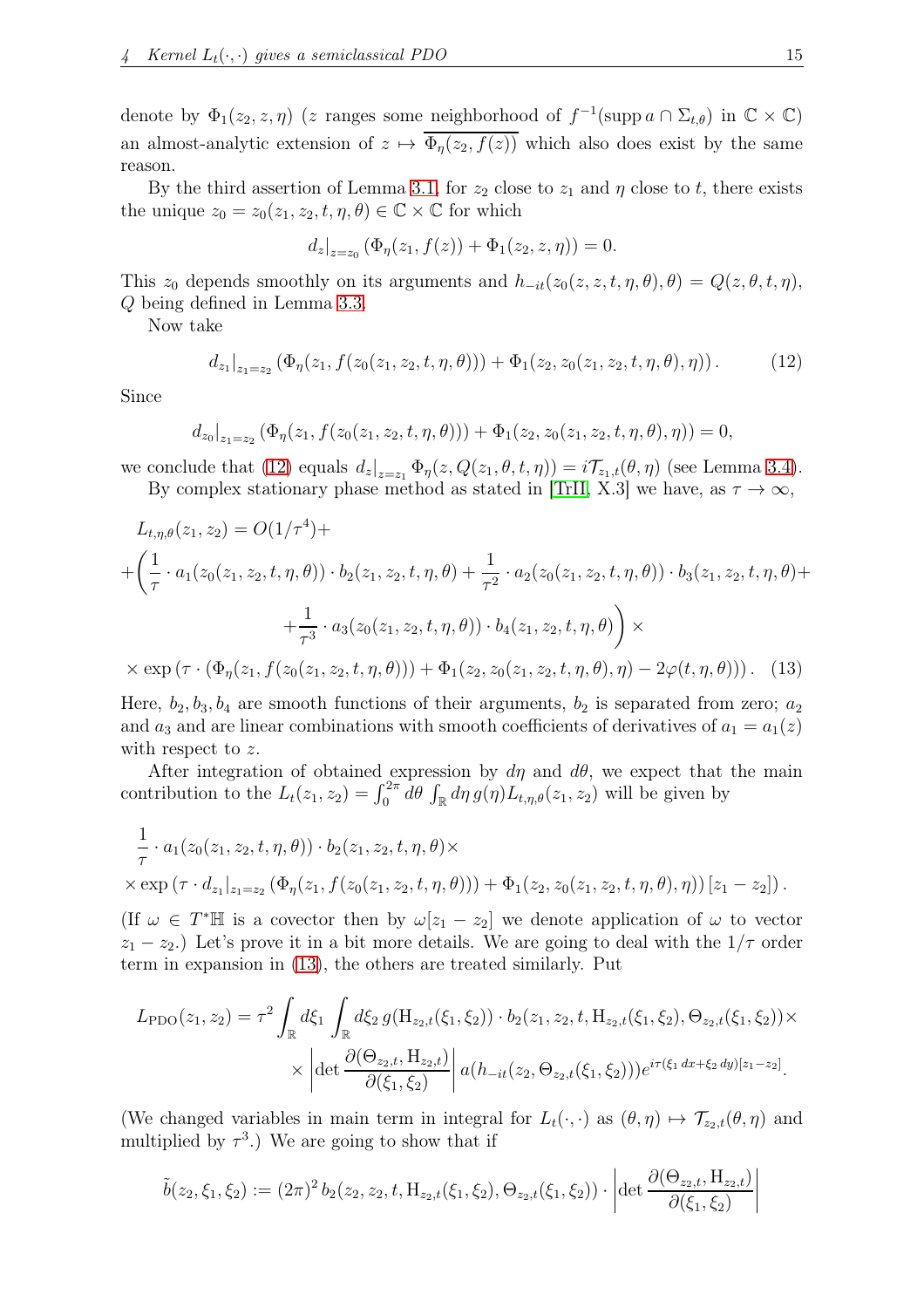then  $b_{1,t}(z,\xi_1,\xi_2) := \tilde{b}(z,-\xi_1,-\xi_2)$  satisfies the requirements from the statement of our Proposition.

Denote  $F := \Phi_{\eta}(z_1, f(z_0(z_1, z_2, t, \eta, \theta))) + \Phi_1(z_2, z_0(z_1, z_2, t, \eta, \theta), \eta) - 2\varphi(t, \eta, \theta)$ , this is the exponent in [\(13\)](#page-14-1). Notice that  $\Re F \leq 0$  due to [\[TrII,](#page-22-5) Lemma X.2.5]. Observe that det  $\frac{\partial}{\partial \Omega}$  $\frac{\partial}{\partial(\theta,\eta)} d_{z_1} F|_{z_1=z_2} \neq 0$ . More carefully, consider matrix

$$
\begin{pmatrix}\n\frac{\partial^2 F}{\partial \Re z_1 \, \partial \theta} & \frac{\partial^2 F}{\partial \Re z_1 \, \partial \eta} \\
\frac{\partial^2 F}{\partial \Im z_1 \, \partial \theta} & \frac{\partial^2 F}{\partial \Im z_1 \, \partial \eta}\n\end{pmatrix}
$$

If we write  $\mathcal{T}_{z_2,t}(\theta,\eta) = \mathcal{T}_{z_2,t}^{(1)} dx + \mathcal{T}_{z_2,t}^{(2)} dy \in T_{z_2} \mathbb{H}$  then the latter matrix, at  $z_1 = z_2$ , is

$$
i \begin{pmatrix} \frac{\partial \mathcal{T}_{z_2,t}^{(1)}}{\partial \theta} & \frac{\partial \mathcal{T}_{z_2,t}^{(1)}}{\partial \eta} \\ \frac{\partial \mathcal{T}_{z_2,t}^{(2)}}{\partial \theta} & \frac{\partial \mathcal{T}_{z_2,t}^{(2)}}{\partial \eta} \end{pmatrix}
$$

and, by Lemma [3.4,](#page-10-0) is non-degenerate. Also  $F|_{z_1=z_2}=0$  and therefore  $d_{\theta,\eta}F|_{z_1=z_2}=0$ . Then, for  $z_1$  close to  $z_2$ ,  $|d_{\theta,\eta}F| \geq \text{const} \cdot |z_1 - z_2|$ .

Suppose that  $|z_1 - z_2| \ge \tau^{-2/3}$  but  $|z_1 - z_2|$  is small enough (less than some constant not depending on  $\tau$ ). Assume that  $z_1-z_2$  lies in some cone thin enough. By localization of  $I_1 := \int_0^{2\pi} d\theta \int_{\mathbb{R}} d\eta g(\eta) a_1(z_0(z_1, z_2, t, \eta, \theta)) b_2(z_1, z_2, t, \eta, \theta) e^{\tau F}$  we may assume that there exists a unit vector v in  $(\theta, \eta)$ -plane such that

<span id="page-15-0"></span>
$$
|d_{\theta,\eta}F[v]| \ge \text{const} \cdot |z_1 - z_2| \tag{14}
$$

on the whole support of integrand. In localization of  $I_1$  change variables such that this integral will be sliced in v-direction. Then repeated integration by parts in  $v$ direction shows that  $I_1 = O(\tau^{-N})$  for any N since  $z_1$  and  $z_2$  are well separated and every integration brings  $\tau \cdot |z_1 - z_2|$  to denominator.

More formally, put  $z = z_1 - z_2 = re^{i\phi}$ ,  $G(z) := \frac{\partial F}{\partial v}$  $\frac{\partial^2 I}{\partial v}$  and integrate localized  $I_1$  by parts in v-direction. We have  $\tau G$  in denominator after this. Since  $G|_{z=0} = 0$ , we have  $G(z) = r \int_0^1 \langle \nabla_z G(\rho z), e^{i\phi} \rangle d\rho$ . Thus,  $G/r$  is smooth in v-direction and, by [\(14\)](#page-15-0), is separated from zero with z small. This allows further integration by parts and leads to estimate  $I_1 = O(\tau^{-N})$  for any N.

The same concerns  $L_{\text{PDO}}$ .

Now assume that  $|z_1 - z_2| \leq \tau^{-2/3}$ . In  $I_1$ , apply Taylor expansion by degrees of  $\Re(z_1 - z_2)$  and  $\Im(z_1 - z_2)$  in  $a_1(z_0(z_1, z_2, t, \eta, \theta))$  and in  $b_2$ . Also, write

$$
e^{\tau F} = e^{\tau \cdot i \mathcal{T}_{z_2,t}(\theta,\eta)[z_1-z_2]} \cdot e^{\tau \cdot O(|z_1-z_2|^2)},
$$

and expand the second factor by Taylor (the exponent is  $o(1)$  therein). Degree of the expansions above can be taken large enough such that all the remainders are  $O(1/\tau^4)$ which fits into precision claimed in the statement of our Proposition. We thus obtain a sum of terms like  $1/\tau \cdot (\Re(z_1 - z_2))^{\alpha} (\Im(z_1 - z_2))^{\beta} \tau^{\gamma} e^{\tau \cdot i \mathcal{T}_{z_2,t}(\theta,\eta)[z_1 - z_2]} \times (\text{some amplitude}),$ and in all terms except for the main one we have  $\alpha + \beta > \gamma$ . In  $I_1$ , change variable as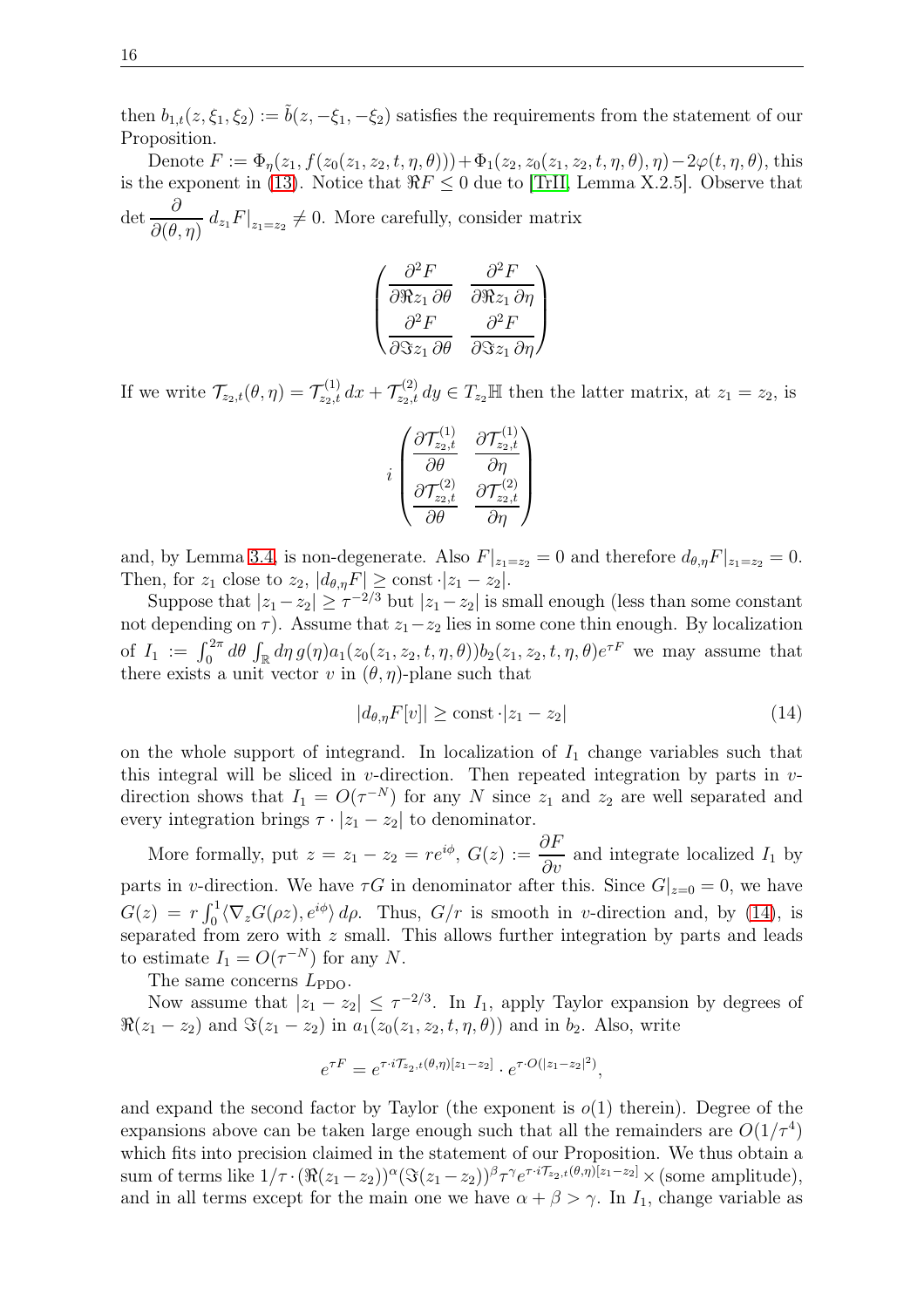$(\theta, \eta) \mapsto (\xi_1, \xi_2) = \mathcal{T}_{z_2,t}(\theta, \eta)$ . In all terms in  $I_1$  except the main one we may integrate by parts  $\alpha$  times with respect to  $\xi_1$  and  $\beta$  times with respect to  $\xi_2$ . Calderon–Vailliancourt Theorem then implies that all terms except for the main one give operators with  $\|\cdot\|_{L^2\to L^2}$ -norms being  $O(\tau^{-4})$ .

The latter arguments concern the case when  $z_1$  is close enough to  $z_2$  and both range a compact set. We also need to show that  $L_t(z_1, z_2)$  gives a small operator in  $L^2 \to L^2$  when  $z_1$  and  $z_2$  are separated one from another by a positive constant or when at least one of them is far from  $f^{-1}(\text{supp }a)$ . These cases are not covered by the above arguments. It is enough to estimate each  $L_{t,\eta,\theta}(z_1, z_2)$ . If at least one of  $z_1$  or  $z_2$ is far away from supp  $a$  then we apply argument similar to that of the technical part in Lemma [3.2](#page-8-0) using condition sup  $\sup_{n \in \mathbb{N}, z \in \mathbb{H}} \|u_n\|_{L^1(\mathcal{B}_{\mathbb{H}}(z,1))} < +\infty$  from the statement of our

main Theorem [1.1;](#page-2-0) this requires an estimation which we omit in this exposition. If  $z_1$  and  $z_2$  are not far from supp a but separated then we integrate by a bounded set when evaluating the operator. From the proof of the second assertion of Lemma [3.2](#page-8-0)

we see that either  $\left(\frac{z_1 - \tilde{Z}(P)}{z - \tilde{Z}(P)}\right)$  $\bar{z}_1 - Z(P)$  $\sum$ <sup>7</sup>  $e^{-\tau c_{\eta} \cdot \cosh \det(z_1, P) - \tau \varphi(t, \eta, \theta)}$  is small or the same for  $z_2$ 

(absolute value is  $\leq e^{-c\tau}$  with some c positive) whenever t is small enough. This gives the desired.

Now, let's check the signs. Form given by PDO with symbol  $s$  is

$$
\frac{\tau^2}{(2\pi)^2} \int_{\mathbb{H}} d\mathcal{A}_2(z_1) \int_{\mathbb{H}} d\mathcal{A}_2(z_2) u(z_1) \bar{u}(z_2) \int_{\mathbb{R}} d\xi'_1 \int_{\mathbb{R}} d\xi'_2 s(z_2, (\xi'_1, \xi'_2)) e^{i\tau(\xi'_1, \xi'_2)[z_2 - z_1]} =
$$
\n
$$
= \frac{\tau^2}{(2\pi)^2} \int_{\mathbb{H}} d\mathcal{A}_2(z_1) \int_{\mathbb{H}} d\mathcal{A}_2(z_2) u(z_1) \bar{u}(z_2) \int_{\mathbb{R}} d\xi_1 \int_{\mathbb{R}} d\xi_2 s(z_2, (-\xi_1, -\xi_2)) e^{i\tau(\xi_1, \xi_2)[z_1 - z_2]}
$$

If s is as in the statement of our Proposition then the latter is R  $\int\limits_{\mathbb H} d\mathcal{A}_2(z_1) \int\limits_{\mathbb H}$  $\int dA_2(z_2) u(z_1) \bar{u}(z_2) L_{\text{PDO}}(z_1, z_2)$ . But  $\tau^{-3} L_{\text{PDO}}$  gives the main part of kernel  $L_t(z_1, z_2)$ . Proof is complete.

Now recall that functions u are uniformly distributed at  $\{H_1 = 1/2\}$ . This implies that, for  $A$  as in Proposition [4.2,](#page-13-0) we have

$$
\langle Au, u \rangle_{L^2(\mathbb{H})} \to \int_{\{H_1 = 1/2\}} b_{1,t}(z, \xi_1, \xi_2) \cdot g(H_{z,t}(-\xi_1, -\xi_2)) \cdot a(h_{-it}(z, \Theta_{z,t}(-\xi_1, -\xi_2))) d\mu_L(z, \xi_1, \xi_2) =
$$
  
=  $g(t) \cdot \int_{\{H_1 = 1/2\}} b_{1,t}(z, \xi_1, \xi_2) \cdot a(h_{-it}(z, \Theta_{z,t}(-\xi_1, -\xi_2))) d\mu_L(z, \xi_1, \xi_2)$  (15)

as  $\tau \to \infty$ . Recall that  $\mu_L$  is appropriately normed Liouville measure on  $\{H_1 = 1/2\}$ , see Section [2.](#page-4-0) Since we may take arbitrary a, we conclude that  $\tau^3 \cdot |u(P)|^2 \cdot B(P) \cdot dS_t(P)$ converge to a measure mutually absolutely continuous with respect to  $dS_t(P)$ . In other words,  $\tau^3 \cdot |u(P)|^2 \cdot B(P)$  become equidistributed on  $\Sigma_t$  — up to a smooth non-vanishing factor.

Convergence in  $(15)$  is uniform when a ranges some compact set of symbols, namely, when all derivatives of a up to some sufficient order are bounded. The same concerns all the remainders in proof of Proposition [4.2.](#page-13-0) Thus, integration of result of that Proposition over t finally leads us to the following

<span id="page-16-0"></span>.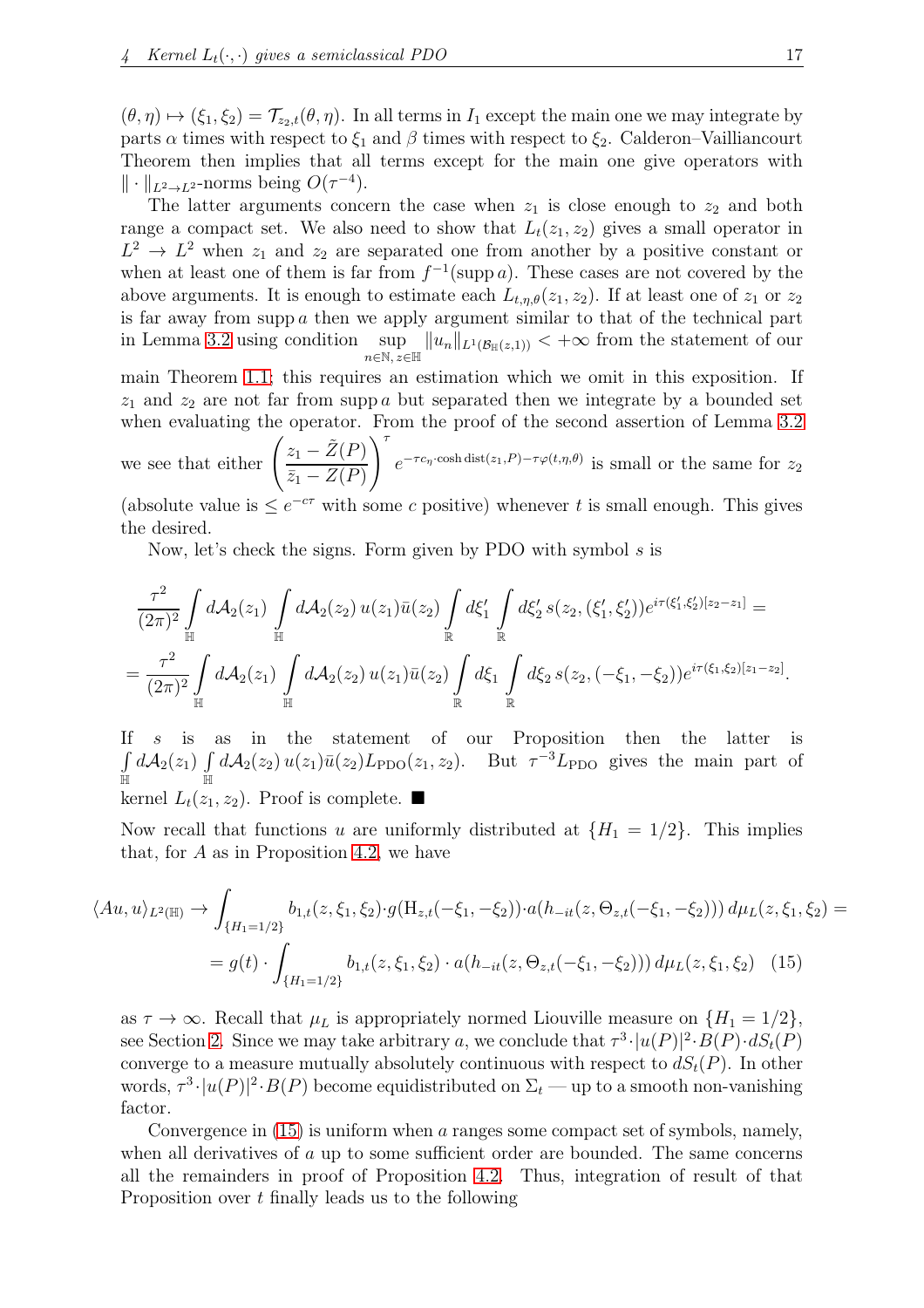<span id="page-17-1"></span>**Proposition 4.3.** Let  $t_1 < t_2 < \overline{t}$  with  $t_1$  close enough to  $t_2$ . Put

$$
\Omega_{t_1,t_2} := \bigcup_{t \in (t_1,t_2)} \Sigma_t = \mathcal{G}_{t_2} \setminus \text{clos}\,\mathcal{G}_{t_1}.
$$

There exists a smooth strictly positive function  $b_3: \Omega_{t_1,t_2} \to \mathbb{R}^+$  with the following property:

Let  $g \in C_0^{\infty}([t_1, t_2])$ . Put

$$
B(P) = \int_{t_1}^{t_2} d\eta \, g(\eta) |\mathcal{S}(\eta, \tau, s)|^2 \cdot e^{-2\tau \varphi(t(P), \eta, \theta(P))}, \quad P \in \Omega_{t_1, t_2},
$$

where  $t(P)$  and  $\theta(P)$  are the corresponding horocyclic coordinates of P. For such B we have

$$
\tau^3|u(P)|^2\cdot B(P)\xrightarrow[\tau\to\infty]{\tau\to\infty}g(t(P))\times b_3(P).
$$

Here, both sides of weak\* convergence are understood as densities of measures with respect to some (say, horocyclic) coordinates in  $\Omega_{t_1,t_2}$  whereas the limit relation is understood in the sense of  $\mathcal{D}'(\Omega_{t_1,t_2})$ .

### <span id="page-17-0"></span>5 Logarithm of weak\* convergence

<span id="page-17-3"></span>**Lemma 5.1.** For  $t_1, t_2, g, \Omega_{t_1,t_2}, B$  as in Proposition [4.3,](#page-17-1) if  $g > 0$  on  $(t_1, t_2)$  then we have

$$
\frac{1}{\tau} \cdot \log (|u|^2 B) \xrightarrow{\tau \to \infty} 0 \text{ in } L^1_{\text{loc}}(\Omega_{t_1,t_2}).
$$

Proof. We generally follow lines by Zelditch ( $[Ze07]$ ).

Put  $\tilde{B} := \int_{\text{supp }g} d\eta g(\eta) |\mathcal{S}(\eta, \tau, s)|^2 \in \mathbb{R}^+, w(P) := u(P) \cdot \sqrt{\tilde{B}}, B_1(P) := B(P)/\tilde{B}.$ We then have  $|w|^2B_1 = |u|^2B$ .

We claim that

<span id="page-17-2"></span>
$$
\log^+(|u|^2 \cdot B) = O(\tau) \tag{16}
$$

uniformly for P separated from H. Indeed, suppose that  $|u(P_0)|^2 \cdot B(P_0) \geq \exp(C\tau)$ for some  $P_0$  and for C large enough. For some neighborhood  $U \subset \Omega_{t_1,t_2}$  of point  $P_0$ we have  $B(P) \geq B(P_0) \cdot \exp(-C_1 \tau)$  if  $P \in U$ ,  $C_1 \in \mathbb{R}^+$  is bounded from the above; this follows from positivity of  $g$  and can be easily seen from the explicit formula for  $B$ and continuity of  $\varphi$ . If  $D \subset \Omega_{t_1,t_2}$  is a ball around  $P_0$  in some holomorphic system of coordinates and  $\mathcal{A}_4$  is 4-dimensional volume in these coordinates then

$$
\int_D |u(P)|^2 d\mathcal{A}_4(P) \ge \text{const } \cdot |u(P_0)|^2,
$$

and therefore

$$
\int_D |u(P)|^2 B(P) d\mathcal{A}_4(P) \ge \text{const} \cdot |u(P_0)|^2 B(P_0) \exp(-C_1 \tau) \ge \text{const} \cdot \exp\left((C - C_1)\tau\right).
$$

This contradicts weak\* convergence of functions  $\tau^3|u|^2B$  provided that  $C > C_1$ .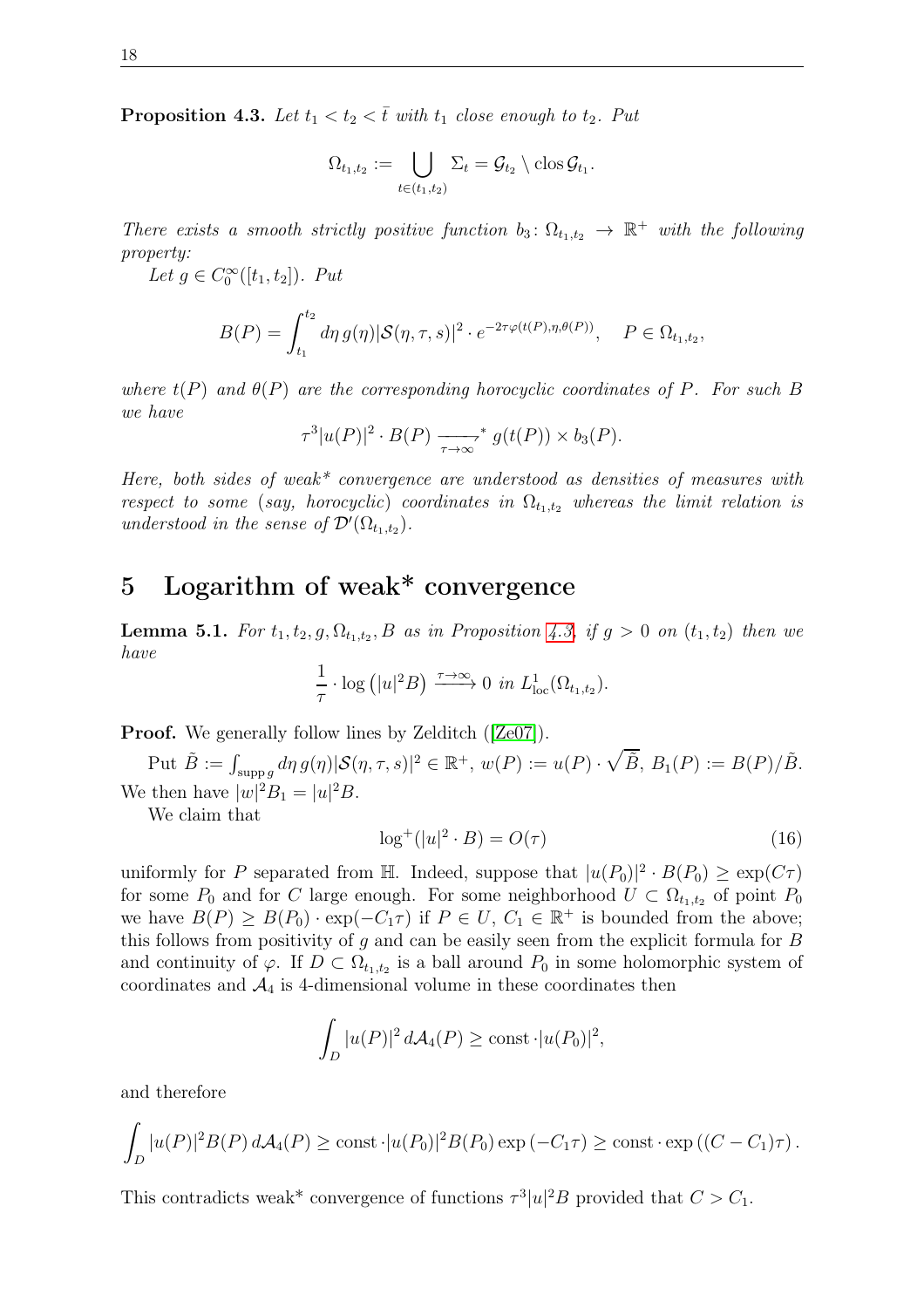We have  $\log B - \log \tilde{B} = O(\tau)$ . (Here we again use that  $g \ge 0$ .) Then, from [\(16\)](#page-17-2) we see that  $\log^+|w| = O(\tau)$ . Consider plurisubharmonic function  $\frac{\log |w|}{\tau}$ . They are bounded from above in  $\Omega_{t_1,t_2}$  uniformly by  $\tau$ . By [\[HörI,](#page-21-10) Theorem 4.1.9], we have the following plurisubharmonic dichotomy: either  $\frac{\log |w|}{\log |w|}$  $\frac{\tau}{\tau} \xrightarrow{\tau \to \infty} -\infty$  uniformly on each compact set in  $\Omega_{t_1,t_2}$ ; or, up to subsequence, functions  $\frac{\log |w|}{\epsilon}$ τ converge in  $L^1_{\text{loc}}(\Omega_{t_1,t_2})$ as  $\tau \to \infty$ .

The first case is impossible. Indeed,  $|\log B_1| = O(\tau)$ . If  $\frac{\log |w|}{\tau} \to -\infty$  then  $\log(|w|^2B_1) \rightarrow -\infty$  uniformly on compacts, then  $\tau^3|w|^2B_1 \rightarrow 0$  uniformly on compacts. Then  $\tau^3|u|^2B = \tau^3|w|^2B_1$  cannot converge weak\* to a constant-scale function, a contradiction to Proposition [4.3.](#page-17-1)

We thus may suppose, up to subsequence, that  $\frac{\log |w|}{\log |w|}$  $\frac{\tau}{\tau} \longrightarrow f_1$  in  $L^1_{loc}(\Omega_{t_1,t_2})$  for some function  $f_1 \in L^1_{loc}(\Omega_{t_1,t_2})$ . Let  $f_1^*$  be upper-semicontinuous regularization of  $f_1$ ([\[HörI,](#page-21-10) Theorems 4.1.11, 4.1.8]). Then  $f_1^*$  is plurisubharmonic and equals  $f_1$  almost everywhere in  $\Omega_{t_1,t_2}$ .

Notice that  $\frac{d \log B_1}{d \log B_2}$ τ is bounded in  $L^{\infty}$ -norm, uniformly by  $\tau$ . Then, by Arzela-

Ascoli Theorem, we may, passing to further subsequence, assume that  $\frac{\log B_1}{\log B_2}$  $\frac{\sigma}{\tau} \rightarrow f_2$ uniformly on compacts in  $\Omega_{t_1,t_2}$  for some continuous  $f_2$ . We are going to show that  $2f_1^* + f_2 = 0$  almost everywhere with respect to coordinates in  $\mathbb{H}^{\mathbb{C}}$ .

We first claim that  $2f_1^* + f_2 \leq 0$  almost everywhere. Indeed, otherwise, by F. Riesz and D. Egorov theorems, we may assume that, up to subsequence,  $\lim_{\tau \to \infty} \frac{1}{\tau}$  $\frac{1}{\tau} \log(|u|^2 B)$ exists, is uniform and is greater or equal than some  $\delta > 0$  on a set  $E \subset \Omega_{t_1,t_2}$  of a positive measure. Then  $|u|^2B \ge \exp(\tau \delta/2)$  on E for  $\tau$  large. This contradicts weak\* convergence from Proposition [4.3.](#page-17-1)

It remains to prove that  $2f_1^* + f_2 \geq 0$ . Suppose that  $2f_1^*(P_0) + f_2(P_0) < -\delta$  for some  $\delta > 0$  and for some  $P_0$ . Then  $2f_1^*(P) + f_2(P) < -\delta$  for P in some neighborhood U of  $P_0$  precompact in  $\Omega_{t_1,t_2}$ . Then, since  $f_2$  is continuous, by [\[HörI,](#page-21-10) Theorem 4.1.9(b)],

$$
\overline{\lim}_{\tau \to \infty} \sup_{\text{clos } U} \left( \frac{\log(|w|^2)}{\tau} + f_2 \right) \le \sup_{\text{clos } U} (2f_1^* + f_2) < -\delta.
$$

Since  $\frac{\log B_1}{\log B_2}$  $\frac{1}{\tau} \to f_2$  uniformly, we have

$$
\overline{\lim}_{\tau \to \infty} \sup_{\text{clos } U} \frac{\log(|w|^2 B_1)}{\tau} < -\delta.
$$

Then, in U, we have  $|u|^2B = |w|^2B_1 \leq \exp(-\delta \tau) \to 0$ . This again contradicts weak\* convergence given by Proposition [4.3.](#page-17-1) Proof of Lemma is complete.

#### <span id="page-18-0"></span>6 Conclusion of the proof of Theorem [1.1](#page-2-0)

Lemma [5.1](#page-17-3) does not provide any information on the behavior of functions u near  $\mathbb{H}$ . (In all the preceding arguments we had to assume that  $t$  is separated from zero to get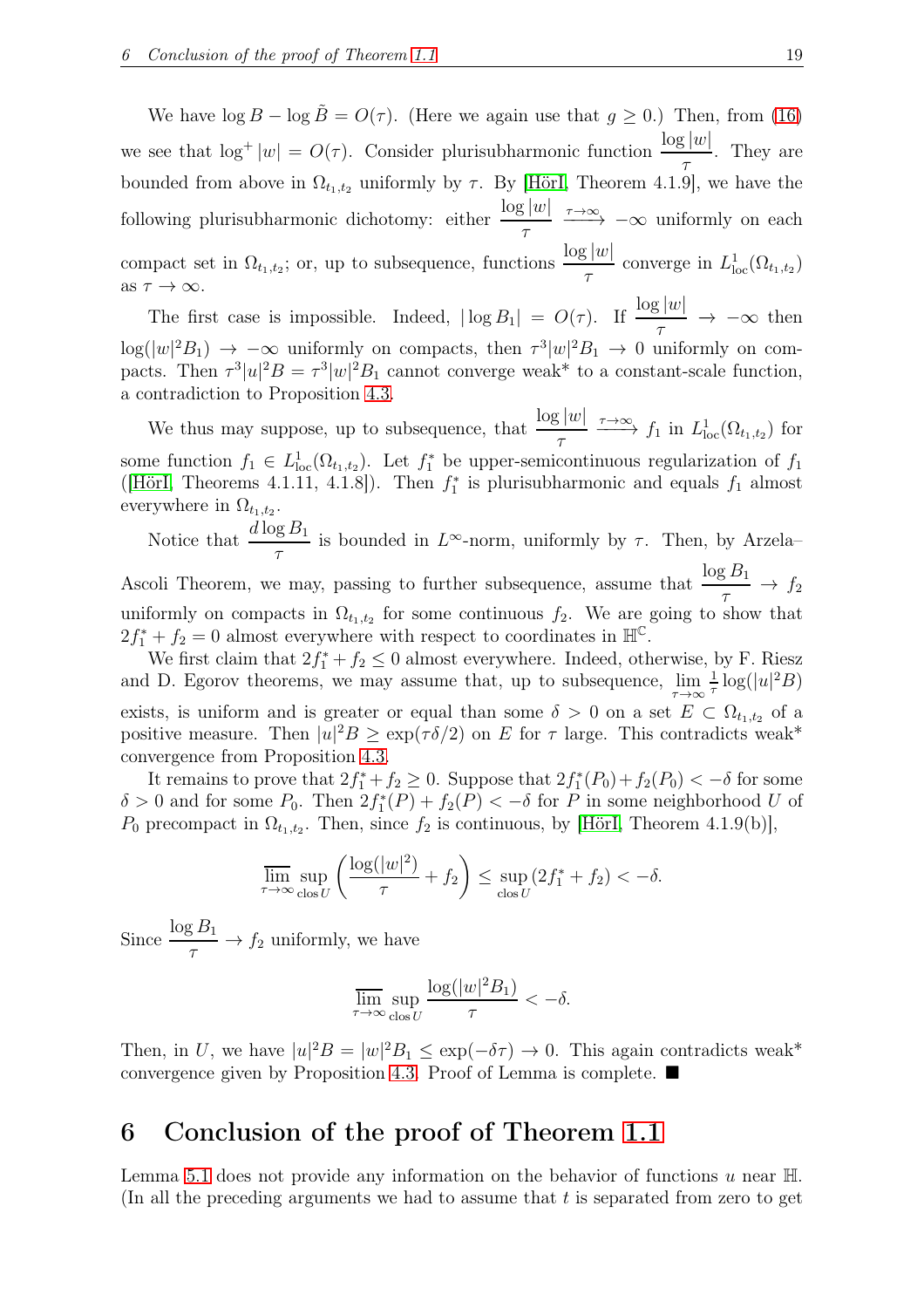uniform estimates of reminders.) In Theorem [1.1,](#page-2-0) we do not cut  $\mathbb H$  from  $\mathcal G_{\bar{t}}$ . Thus, we need one more application of plurisubharmonic dichotomy.

Pick any  $t_1, t_2 \in (0, \bar{t})$  close enough one to another  $(t_1 < t_2)$ . Recall that  $\Omega_{t_1,t_2} = \mathcal{G}_{t_2} \setminus \text{clos}\,\mathcal{G}_{t_1}$ . Suppose that

<span id="page-19-0"></span>
$$
\sup_{\eta \in (t_1, t_2)} \sup_{P \in \Omega_{t_1, t_2}} \frac{\log |\mathcal{S}(\eta, \tau_n, s_n) u_n(P)|}{\tau_n} \xrightarrow{n \to \infty} -\infty. \tag{17}
$$

But this would contradict Proposition [4.3](#page-17-1) since  $\varphi(t, \eta, \theta)$  is bounded for  $\eta$  close enough to t. Similarly,  $(17)$  cannot stay true along a subsequence of indices n. Therefore, we may take  $\eta_n \in (t_1, t_2)$  for each  $n = 1, 2, \dots$  such that

<span id="page-19-1"></span>
$$
\sup_{P \in \Omega_{t_1, t_2}} \frac{\log |\mathcal{S}(\eta_n, \tau_n, s_n) u_n(P)|}{\tau_n} \to -\infty \tag{18}
$$

as  $n \to \infty$ .

Recall that

$$
\mathcal{S}(\eta_n, \tau_n, s_n)u_n(P) = \int_{\mathbb{H}} u_n(z)K_{\eta_n}^{\tau_n}(z, P) d\mathcal{A}_2(z).
$$

Form this, arguing as in proof of the first assertion of Lemma [3.2,](#page-8-0) we see that, for any compact set  $K \subset \mathcal{G}_{\bar{t}},$ 

$$
\sup_{P \in K} \frac{\log |\mathcal{S}(\eta_n, \tau_n, s_n) u_n(P)|}{\tau_n}
$$

is bounded from the above uniformly by n. (Recall that we require estimate sup  $\sup_{n\in\mathbb{N}, z\in\mathbb{H}} ||u_n||_{L^1(\mathcal{B}_{\mathbb{H}}(z,1))} < +\infty$  in Theorem [1.1.](#page-2-0))

Now put  $v_n := \mathcal{S}(\eta_n, \tau_n, s_n)u_n$ . Further, take any  $g \in C_0^{\infty}([t_1, t_2])$  strictly positive on  $(t_1, t_2)$ . Take  $B(P)$  as in Proposition [4.3](#page-17-1) and put  $B_{2,n}(P) := B(P)/S^2(\eta_n, \tau_n, s_n)$ for  $P \in \Omega_{t_1,t_2}$ . (Notice that  $\mathcal{S}(\eta_n, \tau_n, s_n) \neq 0$  by the choice of  $\eta_n$ .) As above, ap-ply dichotomy [\[HörI,](#page-21-10) Theorem 4.1.9] for plurisubharmonic functions  $\frac{\log |v_n|}{\log |v_n|}$  $\tau_n$ defined at  $\mathcal{G}_{\bar{t}}$  (with  $\mathbb{H}$  included!). The case of  $\frac{\log |v_n|}{\tau_n} \xrightarrow{n \to \infty} -\infty$  uniformly on compacts is impossible due to [\(18\)](#page-19-1). Thus, we may assume that, for some  $f_3 \in L^1_{loc}(\mathcal{G}_{\bar{t}})$ , we have  $\log |v_n|$  $\frac{\partial f}{\partial n} \xrightarrow{n \to \infty} f_3$  in  $L^1_{loc}(\mathcal{G}_{\bar{t}})$ , up to a subsequence of indices *n*. This  $f_3$  does not depend on the choice of  $t_1, t_2$  and g but only on (subsequence in)  $\{u_n\}_{n\in\mathbb{N}}$  and also on the choice of  $\eta_n$ .

By Lemma [5.1,](#page-17-3) we have  $\frac{\log B_{2,n}(P)}{P}$  $\frac{\delta_{2,n}(P)}{\tau_n} \xrightarrow{n \to \infty} -2f_3$  in  $L^1_{\text{loc}}(\Omega_{t_1,t_2})$ . Thus, to recover  $df_3$ it is enough to find  $\lim_{n\to\infty}$  $d \log B_{2,n}(P)$  $\tau_n$ . Observe that  $df_3$  does not depend neither on the choice of  $g(\cdot)$  nor on  $\eta_n$  but only on sequence  $\{u_n\}$  (or, more precisely, its subsequence). Take any  $t \in (t_1, t_2)$ . We are going to find  $df_3$  on  $\Sigma_t$ .

Obviously,  $d_z f_3(h_{-it}(z, \theta)) = 0$  since  $B_{2,n}(h_{-it}(z, \theta))$  does not depend on z. Further, by the formula for B,

$$
\inf_{\eta \in \text{supp } g} \left( -2 \frac{\partial}{\partial t} \varphi(t, \eta, \theta) \right) \le \tau_n^{-1} \cdot \frac{\partial}{\partial t} \log B_{2,n}(h_{-it}(z, \theta)) \le \sup_{\eta \in \text{supp } g} \left( -2 \frac{\partial}{\partial t} \varphi(t, \eta, \theta) \right)
$$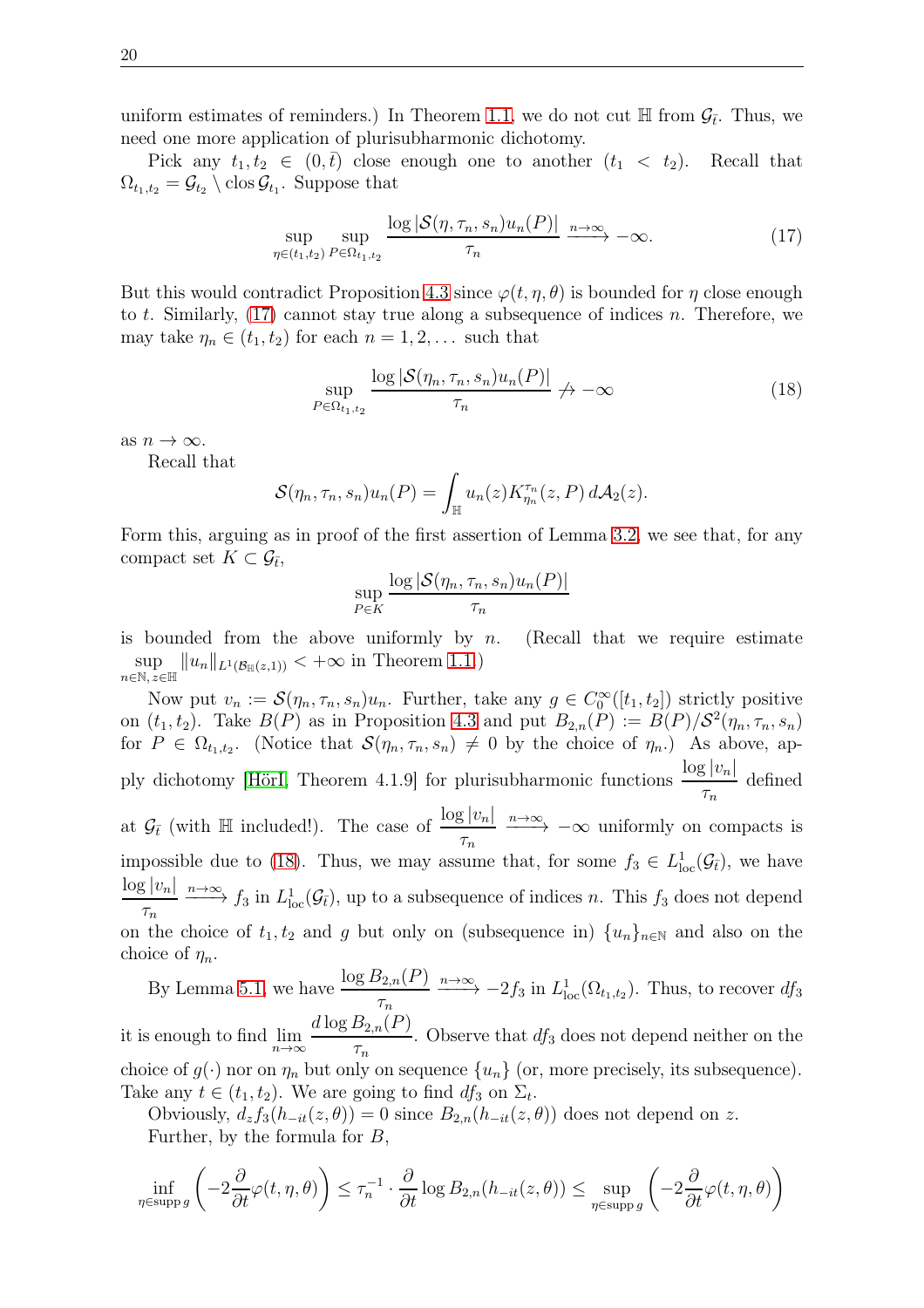since  $q$  is non-negative. Therefore,

$$
\inf_{\eta \in \text{supp } g} \frac{\partial}{\partial t} \varphi(t, \eta, \theta) \le \frac{\partial}{\partial t} f_3(h_{-it}(z, \theta)) \le \sup_{\eta \in \text{supp } g} \frac{\partial}{\partial t} \varphi(t, \eta, \theta).
$$

Left- and right-hand side expressions in the latter inequality can be made arbitrarily close to  $\frac{\partial}{\partial}$  $\frac{\partial}{\partial t}\varphi(t,\eta,\theta)$ by choosing g with support close enough to  $\{t\}$  whereas the middle term is independent on g. The same argument concerns  $\frac{\partial}{\partial x}$  $\frac{\partial}{\partial \theta} f_3(h_{-it}(z, \theta))$ . We thus need to find  $\frac{\partial}{\partial x}$  $\frac{\partial}{\partial t}\varphi(t,\eta,\theta)$  $\Big|_{\eta=t}$ and  $\frac{\partial}{\partial x}$  $\frac{\partial}{\partial \theta} \varphi(t, \eta, \theta)$  $\Big|_{\eta=t}$ = ∂  $\frac{\partial}{\partial \theta} \varphi(t,t,\theta).$ As in proof of Lemma [3.4,](#page-10-0) we put  $Rz :=$  $\frac{z \sin(\theta/2) + \cos(\theta/2)}{-z \cos(\theta/2) + \sin(\theta/2)}$  ( $z \in \mathbb{H}$ ) and extend

this isometry to  $\mathbb{H}^{\mathbb{C}}$  up to zeroes in denominator. Also, denote by  $iy(t, \eta)$  the point  $\arg \max_{\tau \in \mathbb{R}^n} |K_{\eta}(z, h_{-it}(i, \pi))|$ . (Then  $y(t, \eta) \in \mathbb{R}$  automatically.) We have  $z\in\mathbb{H}$ 

<span id="page-20-0"></span>
$$
\frac{\partial}{\partial y}\Big|_{y=y(t,\eta)} \Re \log K_{\eta}(iy, h_{-it}(i, \theta)) = 0.
$$
\n(19)

Now,  $R^{-1}(iy(t, \eta)) = \arg \max$  $\operatorname{sg\,max}_{z\in\mathbb{H}} \Re \log K_{\eta}(z, R^{-1}h_{-it}(i, \theta)).$  Then

$$
\varphi(t,\eta,\theta) = \log |K_{\eta}(R^{-1}(iy(t,\eta)), R^{-1}h_{-it}(i,\theta))|.
$$

The latter, by [\(2\)](#page-4-1), is

$$
\Re \log \left( \frac{-c \cdot iy(t, \eta) + d}{c \cdot iy(t, \eta) + d} \cdot \frac{c \cdot i(t+1) + d}{c \cdot i(t-1) + d} \right) + \Re \log K_{\eta}(iy(t, \eta), h_{-it}(i, \pi))
$$

with  $c = -\cos(\theta/2)$ ,  $d = -\sin(\theta/2)$  (recall that  $Z(h_{-it}(i, \pi)) = i(1 + t)$ ,  $\tilde{Z}(h_{-it}(i,\pi)) = i(t-1)$ ). We have  $\Re \log \left( \frac{-c \cdot iy(t,\eta) + d}{c \cdot iy(t,\eta) + d} \right)$  $\left(\frac{c \cdot iy(t,\eta) + d}{c \cdot iy(t,\eta) + d}\right) = 0$ . Therefore,

$$
\frac{\partial}{\partial \theta} \varphi(t, \eta, \theta) = \frac{1}{2} \cdot \frac{\partial}{\partial \theta} \log \left( \frac{\sin^2(\theta/2) + (1+t)^2 \cdot \cos^2(\theta/2)}{\sin^2(\theta/2) + (1-t)^2 \cdot \cos^2(\theta/2)} \right) =
$$

$$
= \frac{1}{2} \cdot \frac{\partial}{\partial \theta} \log \left( \frac{2+2t \cdot (1+\cos\theta) + t^2 \cdot (1+\cos\theta)}{2-2t \cdot (1+\cos\theta) + t^2 \cdot (1+\cos\theta)} \right).
$$

(This does not depend on  $\eta$ .) Also, by [\(19\)](#page-20-0),

$$
\frac{\partial}{\partial t}\bigg|_{\eta=t} \varphi(t,\eta,\theta) = \frac{1}{2} \cdot \frac{\partial}{\partial t} \log \left( \frac{2 + (t^2 + 2t) \cdot (1 + \cos \theta)}{2 + (t^2 - 2t) \cdot (1 + \cos \theta)} \right) + \frac{\partial}{\partial t}\bigg|_{\eta=t} \Re \log K_{\eta}(i, h_{-it}(i, \pi)) =
$$
\n
$$
= \frac{1}{2} \cdot \frac{\partial}{\partial t} \log \left( \frac{2 + (t^2 + 2t) \cdot (1 + \cos \theta)}{2 + (t^2 - 2t) \cdot (1 + \cos \theta)} \right) + \frac{1}{t-2} - \frac{1}{t+2} - c_t \cdot \frac{\partial}{\partial t}\bigg|_{y=1} \frac{-t^2 + (y-1)^2}{2y} =
$$
\n
$$
= \frac{1}{2} \cdot \frac{\partial}{\partial t} \log \left( \frac{2 + (t^2 + 2t) \cdot (1 + \cos \theta)}{2 + (t^2 - 2t) \cdot (1 + \cos \theta)} \right).
$$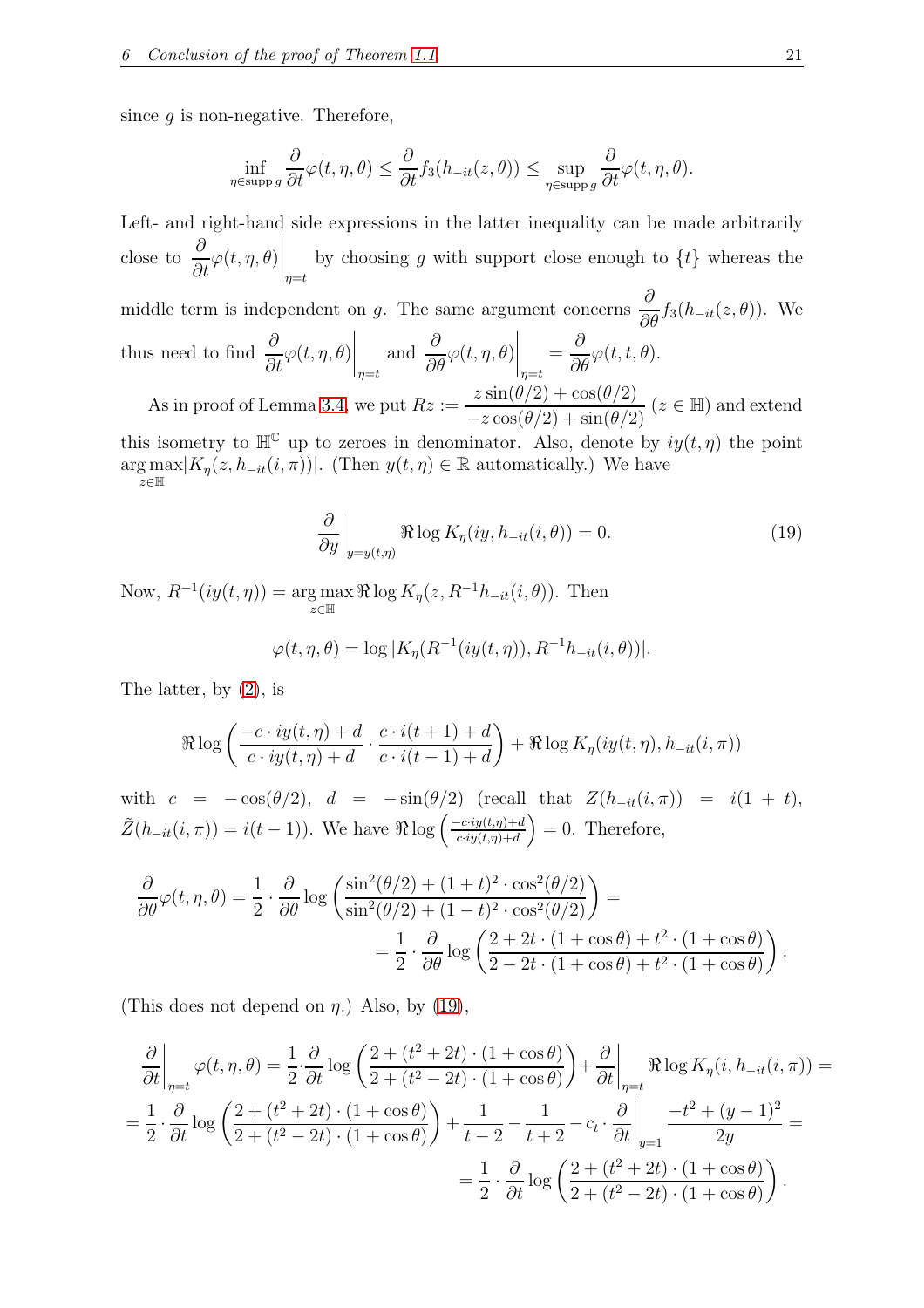Collecting all the computations, we see that

$$
\frac{d \log |u_n|}{\tau_n} = \frac{d \log |v_n|}{\tau_n} \to \frac{1}{2} \cdot d \log \left( \frac{2 + (t^2 + 2t) \cdot (1 + \cos \theta)}{2 + (t^2 - 2t) \cdot (1 + \cos \theta)} \right) \text{ in } \mathcal{D}'(\mathcal{G}_{\bar{t}} \setminus \mathbb{H}),
$$

the latter function being defined in horocyclic coordinates in  $\mathcal{G}_{\bar{t}} \setminus \mathbb{H}$ .

De Rham current  $\mathcal{Z}_u$  given by nodal set of analytic function u is  $\frac{i}{\pi}\partial\overline{\partial}\log|u|$  in the sense of distributions. This is just Lelong–Poincaré formula ([\[Ch\]](#page-21-2), [\[LG\]](#page-21-3)). Operators  $\bar{\partial}$ ,  $\partial$  here are given by the complex structure in  $\mathbb{H}^{\mathbb{C}}$  defined in Section [2.](#page-4-0) This concludes the proof of our main Theorem [1.1.](#page-2-0)  $\blacksquare$ 

#### <span id="page-21-0"></span>References

- <span id="page-21-7"></span>[Bou79] L. Boutet de Monvel, Convergence dans le domaine complexe des séries de fonctions propres, Journés équations aux dérivées partielles (1979), article no. 3.
- <span id="page-21-1"></span>[BW59] F. Bruhat, H. Whitney, Quelques proprits fondamentales des ensembles analitiques-rels, Comment. Math. Helv. 33 (1959), 132–160.
- <span id="page-21-2"></span>[Ch] E.M. Chirka, Complex Analytic Sets, Kluwer Academic Press, Dordrecht, 1989 (translated from Russian).
- <span id="page-21-4"></span>[D21] M. Dubashinskiy, Infinite ascension limit: Horocyclic chaos, Journal of Geometry and Physics, 161 (2021), 104053.
- <span id="page-21-12"></span>[DLMF] F.W.J. Olver, A.B. Olde Daalhuis, D.W. Lozier, B.I. Schneider, R.F. Boisvert, C.W. Clark, B.R. Miller, B.V. Saunders, H.S. Cohl, and M.A. McClain, eds., NIST Digital Library of Mathematical Functions, <http://dlmf.nist.gov/>, Release 1.1.4 of 2021-01-15.
- <span id="page-21-9"></span>[Fay77] J.D. Fay, Fourier coefficients of the resolvent for a Fuchsian group, Journal für die reine und angewandte Mathematik (Crelles Journal), 293/294 (1977), 143–203.
- <span id="page-21-5"></span>[Furst73] H. Furstenberg, The unique ergodicity of the horocycle flow, Lecture Notes in Math. 318 (1973), Springer, 95–115.
- <span id="page-21-10"></span>[HörI] L. Hörmander, The analysis of linear partial differential operators I: Distribution theory and Fourier analysis, Springer-Verlag, Berlin Heidelberg, 1990.
- <span id="page-21-3"></span>[LG] P. Lelong, L. Gruman, Entire Functions of Several Complex Variables, Springer-Verlag, Berlin Heidelberg, 1986.
- <span id="page-21-8"></span>[Leb13] G. Lebeau, The complex Poisson kernel on a compact analytic Riemannian manifold, preprint (2013).
- <span id="page-21-6"></span>[Ma75] B. Marcus, Unique ergodicity of the horocycle flow: variable negative curvature case, Israel J. Math. 21, No. 2–3 (1975), 133–144.
- <span id="page-21-11"></span>[Sage] W. A. Stein et al., Sage Mathematics Software (Version 7.5.1 ), The Sage Development Team, <http://www.sagemath.org>, 2017.